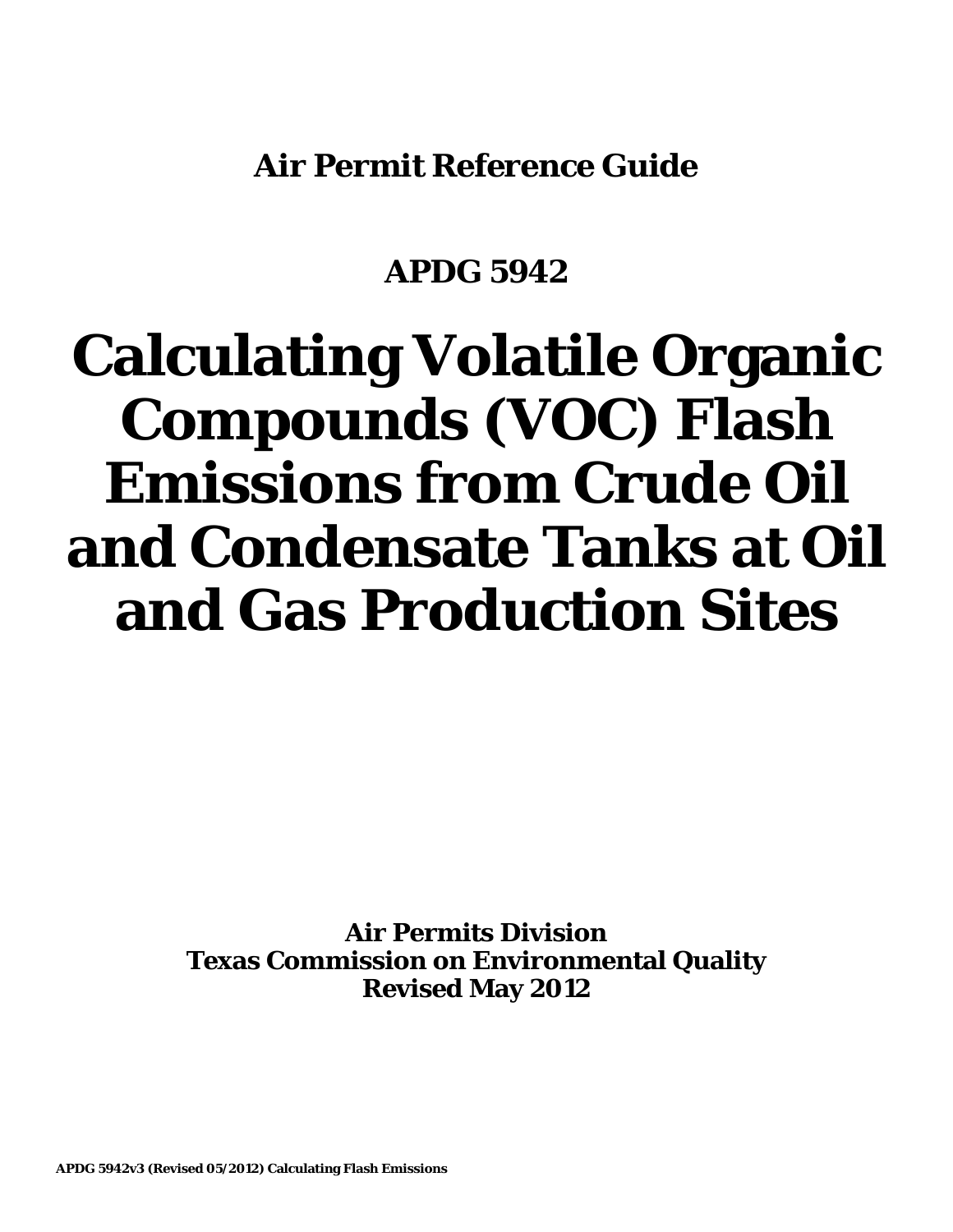## **Table of Contents**

| 1. |                                                                                   |  |
|----|-----------------------------------------------------------------------------------|--|
| 2. |                                                                                   |  |
| 3. |                                                                                   |  |
|    |                                                                                   |  |
| 4. | Laboratory measurement of Gas-Oil-Ratio (GOR) from Pressurized Liquid Sample:  14 |  |
| 5. |                                                                                   |  |
| 6. |                                                                                   |  |
| 7. | Griswold and Ambler Gas-Oil-Ratio (GOR) Chart Method (SPE Paper 7175): 20         |  |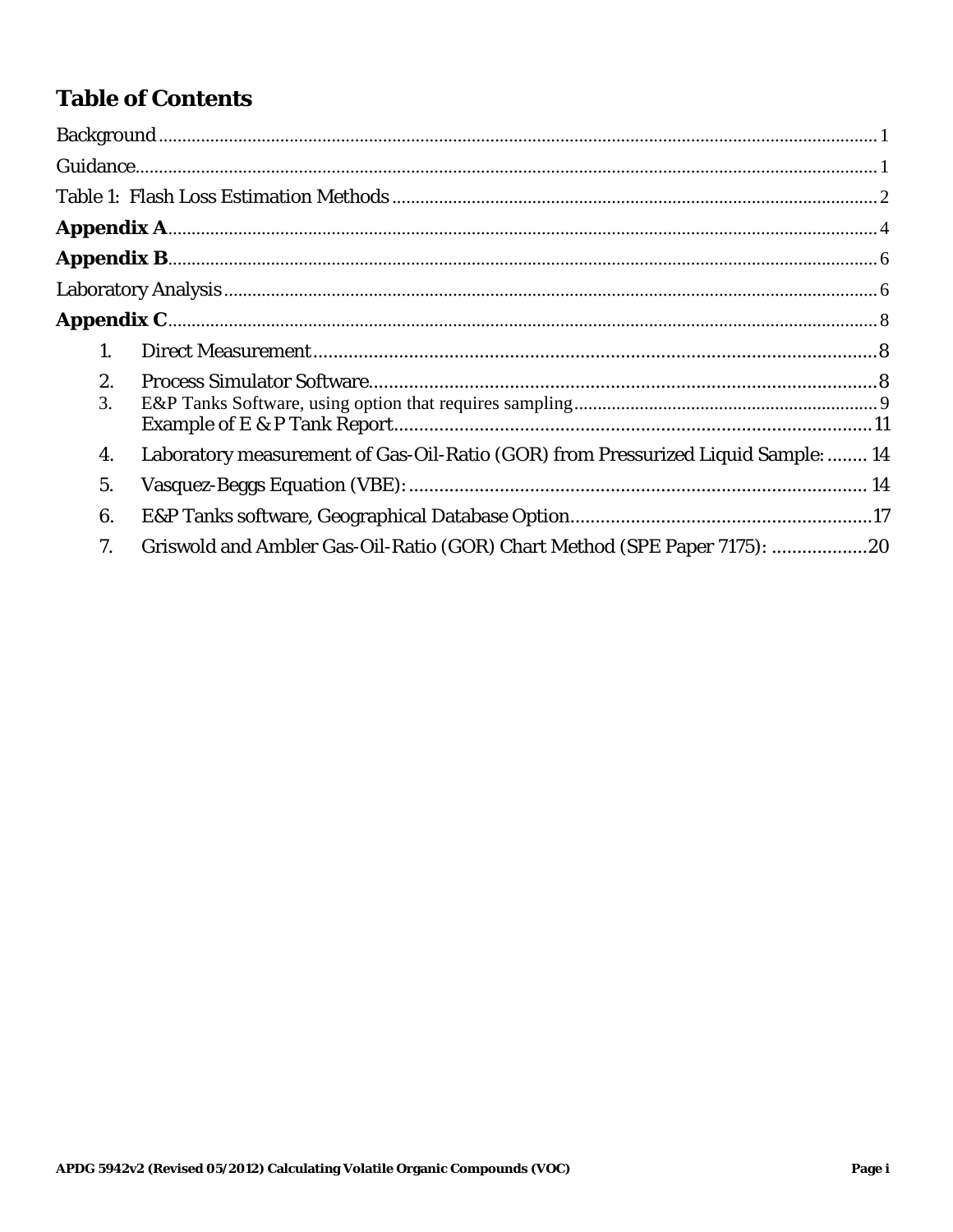# **Calculating Volatile Organic Compounds (VOC) Flash Emissions from Crude Oil and Condensate Tanks at Oil and Gas Production Sites**

# <span id="page-2-0"></span>**Background**

One of the largest sources of VOC emissions from an oil and gas production site is oil or condensate storage tanks. Please note this guidance is not applicable to produced water tanks. Also, this guidance focuses only on VOC emissions, not hydrogen sulfide emissions, which may also occur, but will be addressed in a separate guidance.

There are three types of emissions generated by a storage tank:

Breathing losses (also called STANDING losses) which is the normal evaporation of liquid in a tank. Breathing losses will increase if the temperature increases;

Working losses are an increase in evaporation due to agitation of liquid from activities such as filling the tank;

Flash losses occur when the pressure of a liquid is decreased or the temperature is increased.

Flash emissions occur when produced liquid (crude oil or condensate) is exposed to temperature increases or pressure decreases during the transfer from the production separators (or similar sources) into atmospheric storage tanks. New information and technology has led to many questions recently as to the various methodologies and their accuracy to estimate flash emissions at oil and gas sites from the oil and condensate tanks.

Sources for the information in this document, as well as further information, can be obtained at:

[www.tceq.state.tx.us/assets/public/comm\\_exec/pubs/rg/rg360/rg-360-05/techsupp\\_6.pdf](http://www.tceq.state.tx.us/assets/public/comm_exec/pubs/rg/rg360/rg-360-05/techsupp_6.pdf) [www.epa.gov/ttn/chief/eiip/techreport/volume02/ii10.pdf](http://www.epa.gov/ttn/chief/eiip/techreport/volume02/ii10.pdf) [www.epa.gov/gasstar/documents/fall2004update.pdf](http://www.epa.gov/gasstar/documents/fall2004update.pdf)  [www.nmenv.state.nm.us/aqb/FAQ.html](http://www.nmenv.state.nm.us/aqb/FAQ.html) [deq.state.wy.us/aqd/Oil%20and%20Gas/GUIDANCE2001.pdf](http://deq.state.wy.us/aqd/Oil%20and%20Gas/GUIDANCE2001.pdf) [www.deq.state.ok.us/factsheets/air/CalculationLosses.pdf](http://www.deq.state.ok.us/factsheets/air/CalculationLosses.pdf)  [www.kdheks.gov/bar/download/flashcalculationfactsheet.pdf](http://www.kdheks.gov/bar/download/flashcalculationfactsheet.pdf)  [www.api.org/Publications/](http://www.api.org/Publications/)

# <span id="page-2-1"></span>**Guidance**

This guidance is being provided to help evaluate flash emissions and the methodologies used to estimate those emissions. There are several methods to calculate or measure emissions from storage tanks; some are more accurate than others. Even though working, breathing, and flash losses are almost always mixed together and exit the tank vent at the same time, some methods only calculate working and breathing losses, while some methods only calculate flash losses. However, there are also several methods to calculate all three types of emissions simultaneously.

Note: Vapor Recovery Units (VRUs) and Flares are very efficient control devices for VOC emissions. These devices are good at controlling high VOC emission rates, especially the VRUs, and their use is encouraged. There is an informative article by the EPA regarding the cost savings associated with VRUs, which can be found at: [www.epa.gov/gasstar/documents/ll\\_final\\_vap.pdf](http://www.epa.gov/gasstar/documents/ll_final_vap.pdf)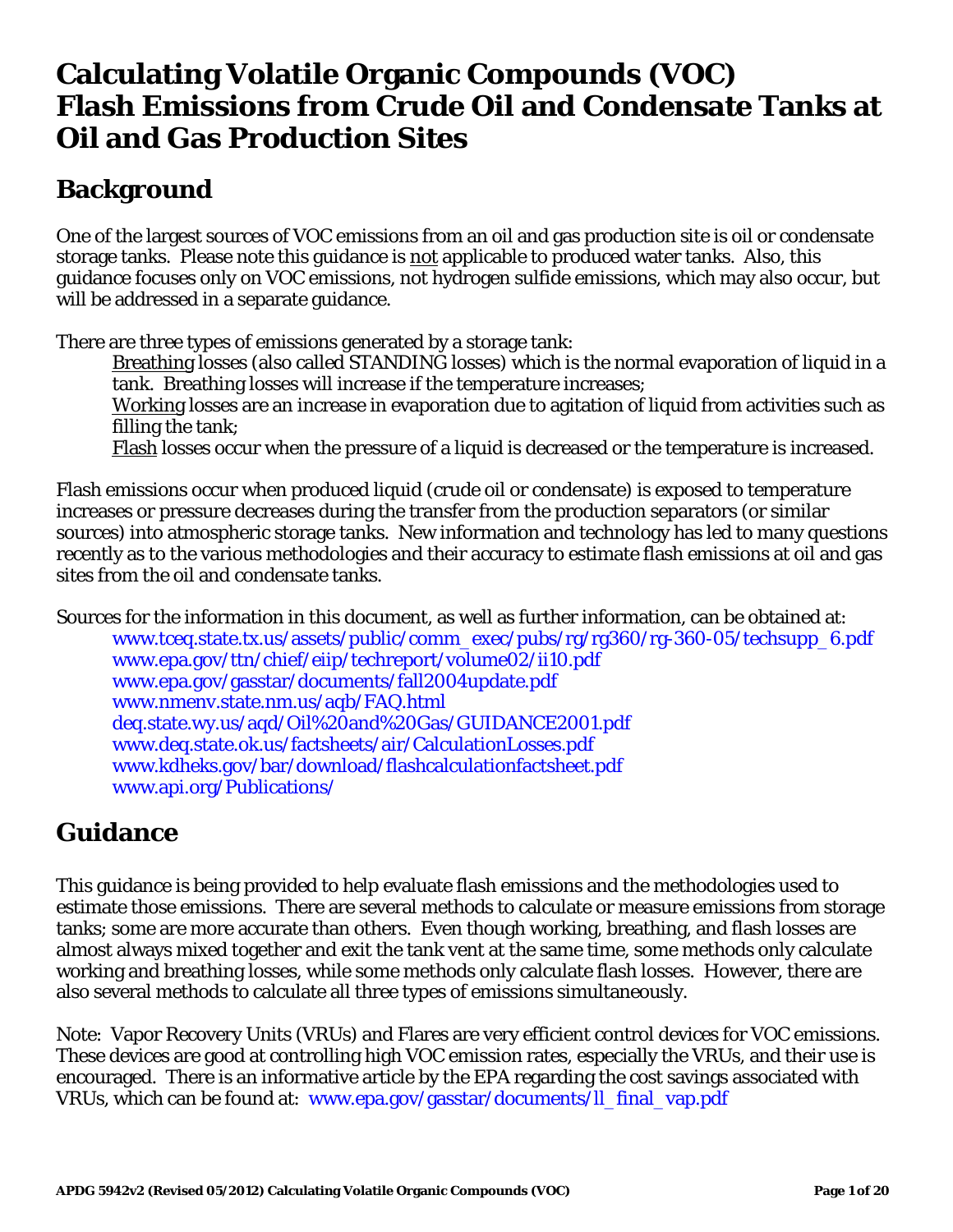The Air Permits Division of the Texas Commission on Environmental Quality (TCEQ) is aware of the following methods to estimate emissions (seen in the table below). Each method for estimating emissions has specific constraints. Regardless of which method is used, all supporting data used to calculate the emissions, including identification of the calculation method, description of sampling methods, and copies of lab sampling analysis, must be provided with the emissions estimate. The relative accuracy of the methods shown below is a preliminary opinion only.

| No.              | <b>Method</b>                                                                                              | <b>Emissions</b><br><b>Calculated</b> | <b>Comments</b>                                                                                                                                                                                                                                                                                                                                                                                            |
|------------------|------------------------------------------------------------------------------------------------------------|---------------------------------------|------------------------------------------------------------------------------------------------------------------------------------------------------------------------------------------------------------------------------------------------------------------------------------------------------------------------------------------------------------------------------------------------------------|
| $\mathbf{1}$     | Direct measurement of tank<br>emissions                                                                    | Working,<br>Breathing,<br>Flash       | Sampling and analysis are expensive, but the results are<br>relatively accurate.                                                                                                                                                                                                                                                                                                                           |
| $\boldsymbol{2}$ | <b>Process Simulator computer</b><br>programs                                                              | <b>Flash only</b>                     | There are several different process simulators (e.g. WinSim,<br>Designer II, HYSIM, HYSIS, VMG, and PROMAX, etc.). The<br>software is expensive, but the results are accurate when based<br>on site-specific sample and analysis.                                                                                                                                                                          |
| 3                | E&P Tanks Software, V 2.0,<br>using an option that requires<br>site-specific sampling                      | Working,<br>Breathing,<br>Flash       | A pressurized liquid and/or gas sample analysis from a<br>separator will be needed. This choice does not include the<br>Geographical Data base option.                                                                                                                                                                                                                                                     |
| 4                | Laboratory measurement of the Flash only<br>Gas-Oil-Ratio (GOR) from a<br><b>Pressurized Liquid Sample</b> |                                       | This is direct laboratory analysis of the flash gas emitted from<br>a pressurized oil/condensate sample.                                                                                                                                                                                                                                                                                                   |
| $\overline{5}$   | Vasquez-Beggs Equation<br>(VBE):                                                                           | <b>Flash only</b>                     | A calculation method based on empirical data. The VBE<br>variables must be supported with a lab sampling<br>analysis that verifies the API gravity, separator gas gravity,<br>stock tank gas molecular weight, and VOC fraction. If an<br>operating variable used in the VBE calculations falls outside of<br>the parameter limits, the applicant must use another method<br>to calculate flash emissions. |
| 6                | E&P Tanks Software, V 2.0,<br><b>Geographical Database Option</b>                                          | Working,<br>Breathing,<br>Flash       | Emissions are based on choosing an example case that closely<br>matches operating parameters at the site in question. A<br>justification for using this method must be included if the site<br>is existing. The geographical database is based on 103<br>sampled sites and is a very poor estimate of emissions from<br>any particular storage tank.                                                       |
| 7                | <b>Griswold and Ambler GOR</b><br><b>Chart Method</b>                                                      | <b>Flash only</b>                     | A graph developed by Griswold and Ambler (1978) can be<br>used to approximate total potential vapor emissions from a<br>barrel of oil based on pressure differentials. The curves were<br>constructed using empirical flash data from laboratory studies<br>and field measurements.                                                                                                                        |

<span id="page-3-0"></span>**Table 1: Flash Loss Estimation Methods**

The TCEQ always prefers that the most accurate emission estimates be submitted, based on sitespecific, representative worst-case data when possible. Therefore we would prefer, but do not require, that methods 1-4 be used rather than other available methods. If applicants choose to use a less accurate method, they should be aware of the risk of potentially underestimating emissions at a site. More details about each of these methods, and the appropriate way to use these methods, are given in the appendix to this document.Remember, no matter which method is used to calculate flash emissions, verification of the inputs and calculation methods are required. State the calculation method used and any critical parameters in the project description so they are available to program personnel. If at an existing production site, the emission calculations should be determined from site-specific sampling or analysis. If a site is not yet in operation, information from sister-sites, nearby sites on the same field, or other empirical data may be used with a justification as to why that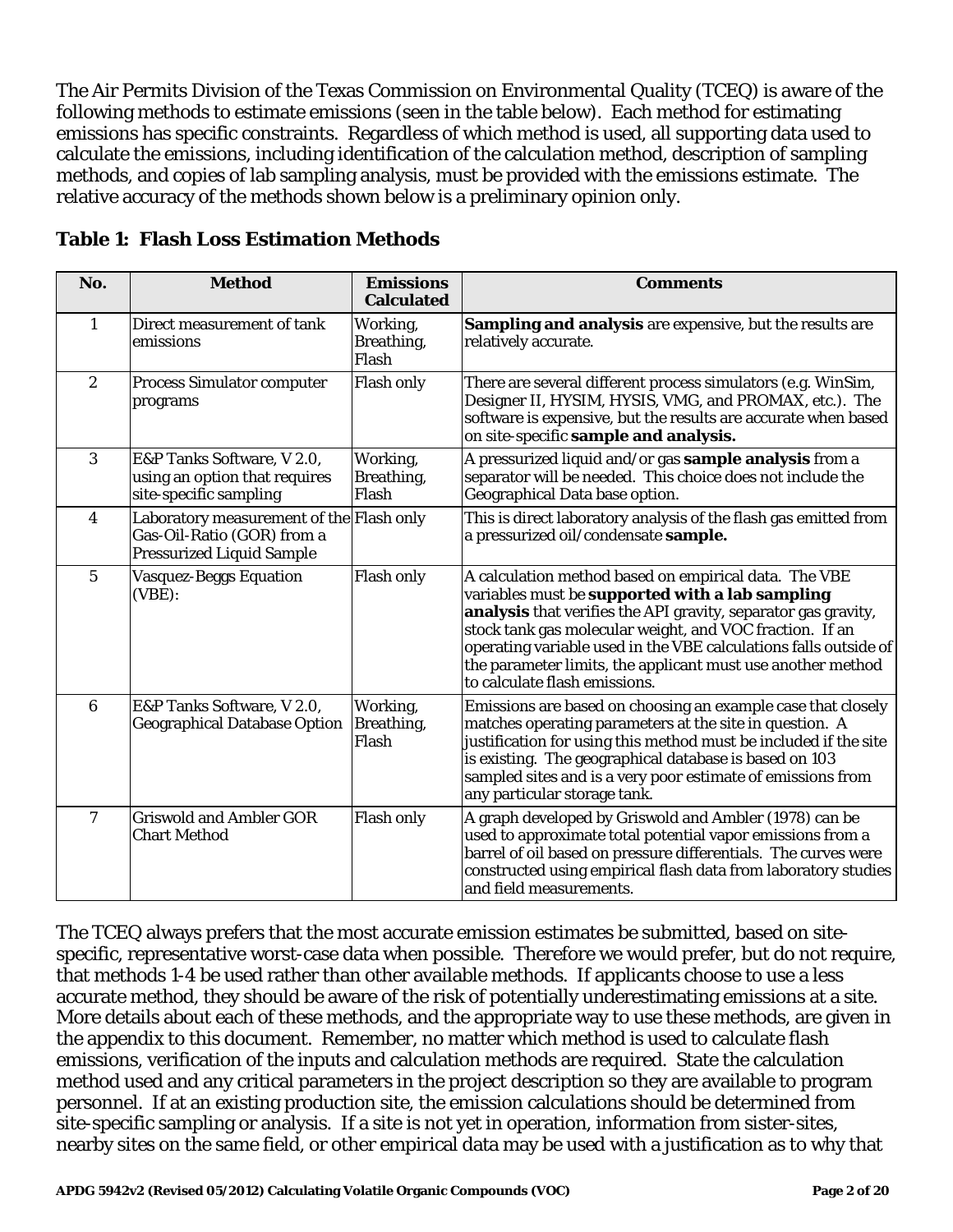information is appropriate. The E/CR Equation was removed from the list of acceptable methods because it is an older method that is no longer supported.

The TCEQ always recommends that once site specific information is available that the permitted emissions be re-evaluated if other generic information, defaults or a database were used in calculating the emissions initially. If you find that the emissions are greater than what was originally represented in a Certified Permit by Rule (PBR) or Standard Permit, you must revise your emissions to reflect the increase.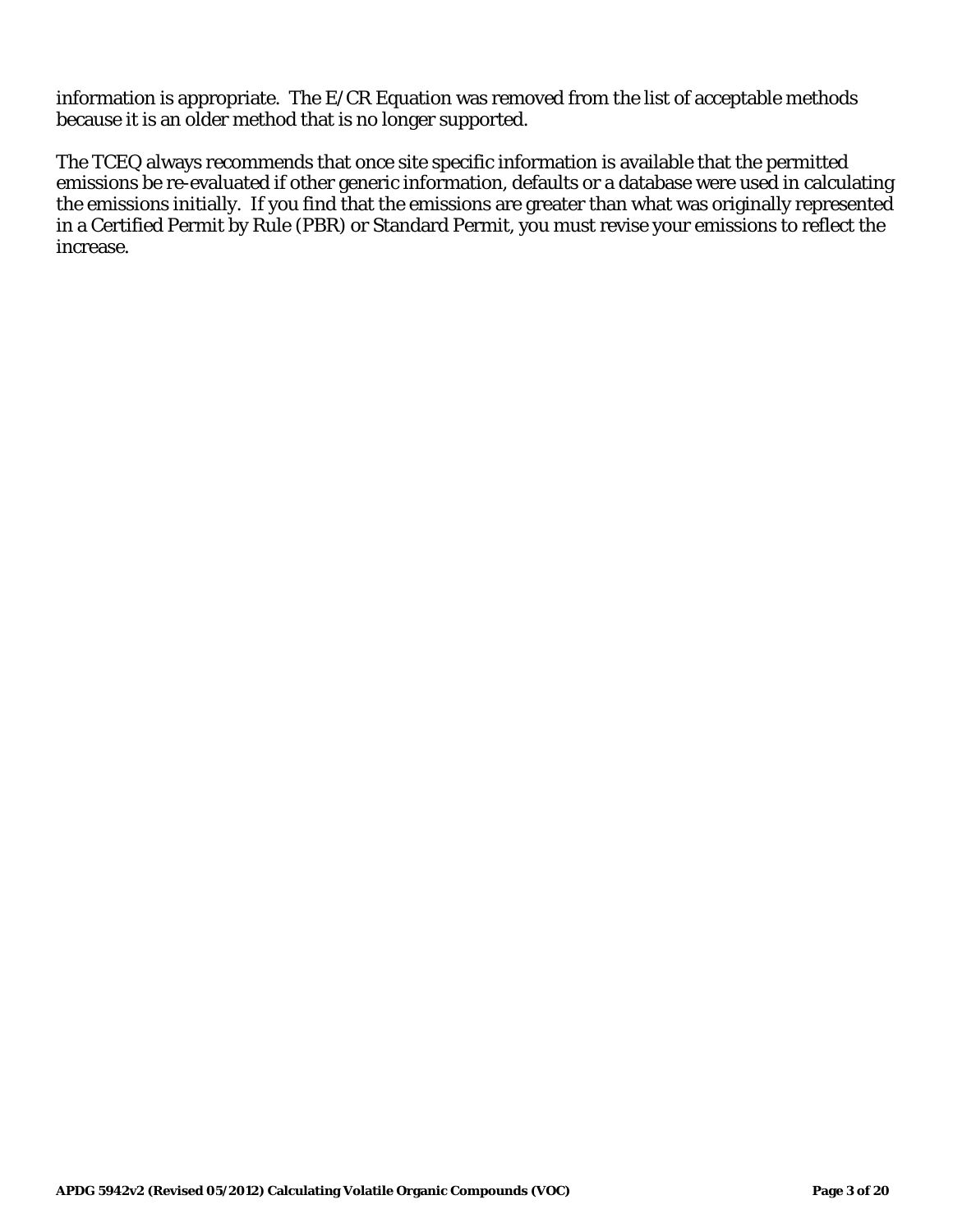# Appendix A

<span id="page-5-0"></span>This is an example of a generic Oil and Gas Production Site. Not all expected emissions or sources are represented.



*Note: Lab analysis may be labeled as "inlet" or "separator" gas analysis. Initial Production sites where pressure is too high to safely sample will need to sample at the separator. If it is a process site where the gas is received conditioned, the sample needs to be taken at the inlet.*

**APDG 5942v2 (Revised 05/2012) Calculating Volatile Organic Compounds (VOC) Page 4 of 20** 

SIMPLE OIL AND GAS SITE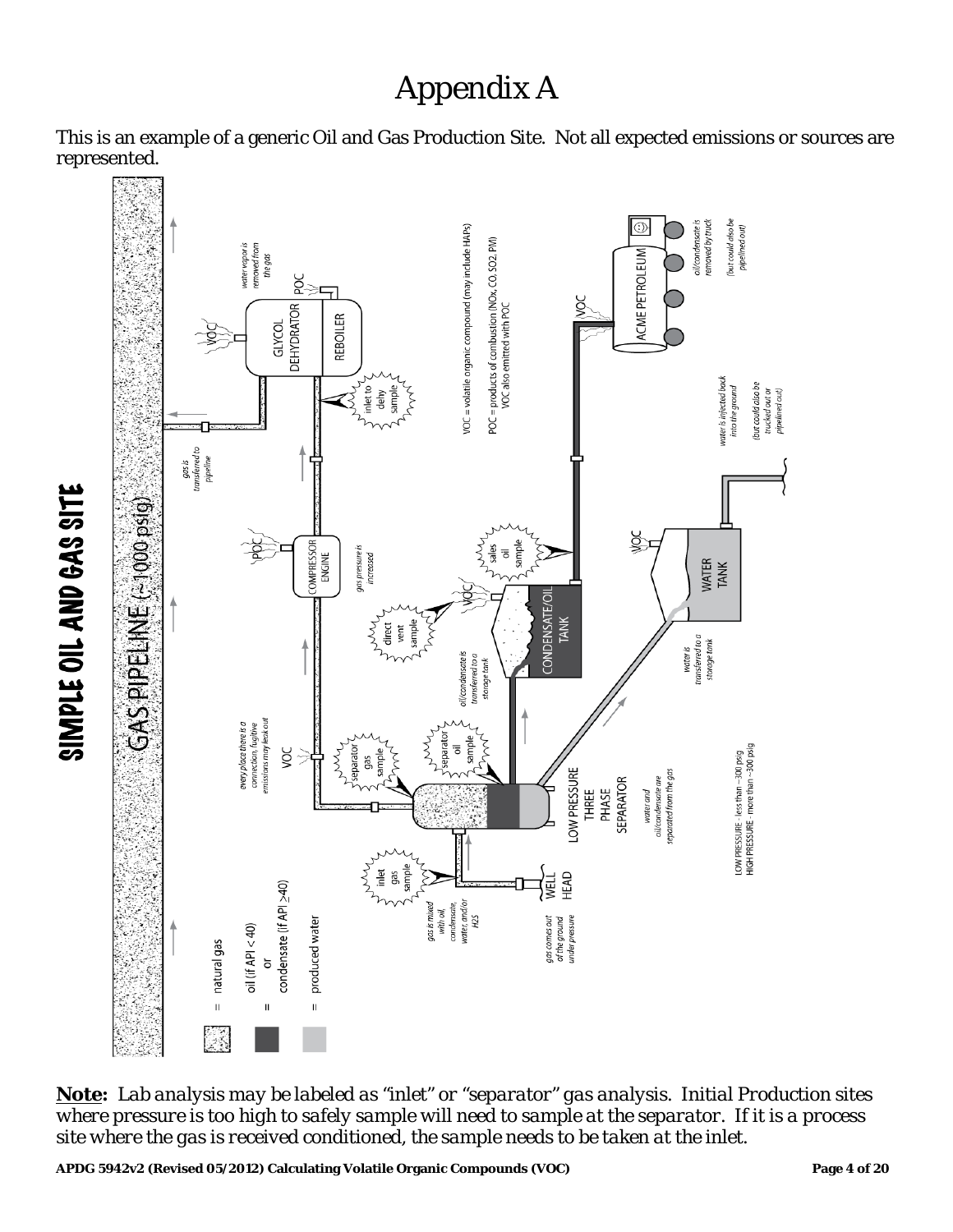For a typical tank that receives condensate or oil from a separator, emissions will include working, breathing, and flash losses:



If a site has multiple tanks, the types of emissions from each tank will depend on whether the tanks are in series or parallel:



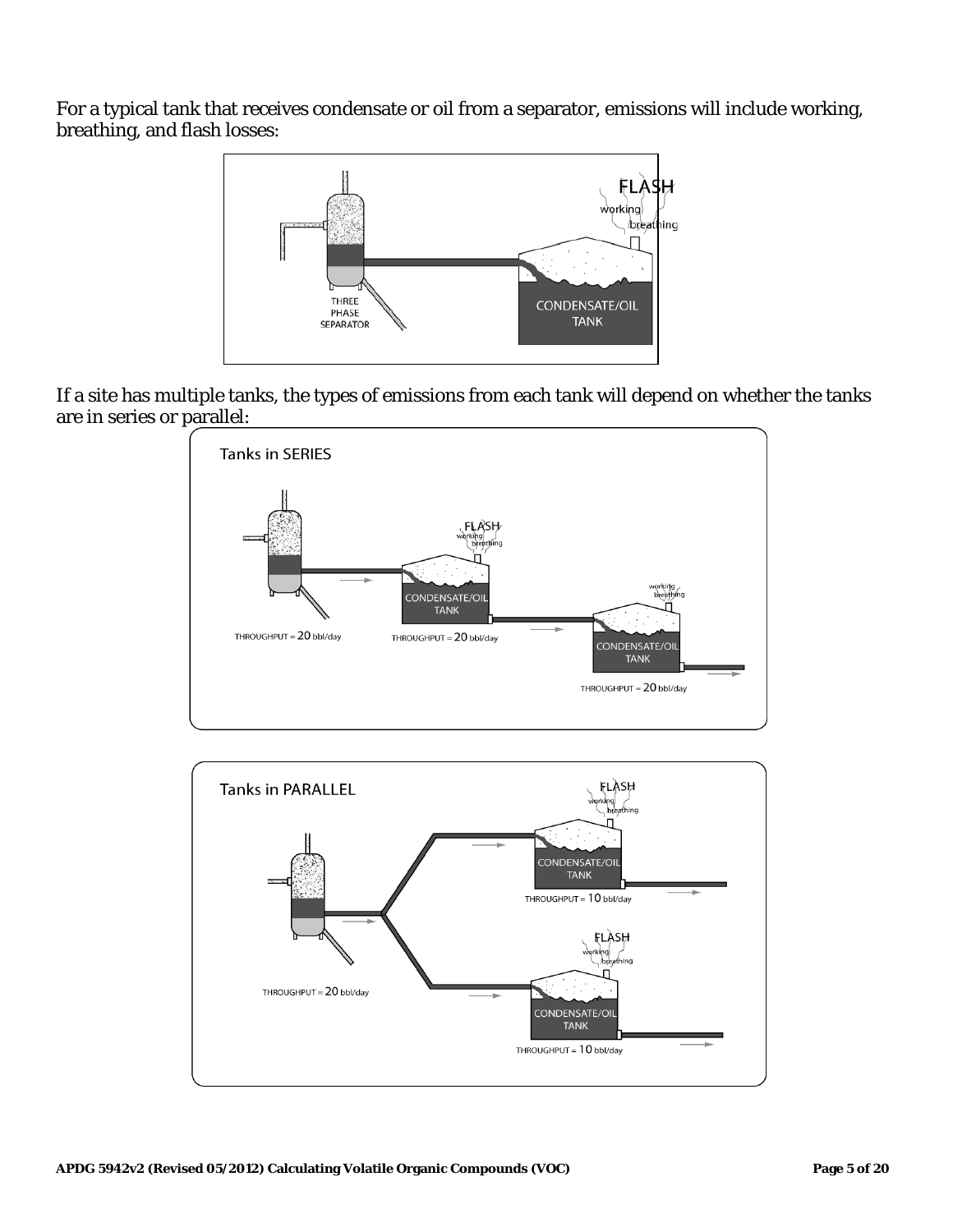# Appendix B

### <span id="page-7-1"></span><span id="page-7-0"></span>**Laboratory Analysis**

There are many types of samples that can be taken at an Oil & Gas site, and there are many different analytical methods that can be used on these samples. It is very important that the type of sample and the type of analysis used are appropriate to the calculation method used. For example, the following sample types can be used for various purposes:

| <b>Sample Type</b>                            |                                     | <b>Uses</b>                                                                                                                                                                                                                                                                                                                                                                                 |
|-----------------------------------------------|-------------------------------------|---------------------------------------------------------------------------------------------------------------------------------------------------------------------------------------------------------------------------------------------------------------------------------------------------------------------------------------------------------------------------------------------|
| <b>Separator Inlet gas</b><br>sample          | $\bullet$                           | Vasquez-Beggs equation - for inlet gas specific gravity variable only (not<br>MW or VOC content);                                                                                                                                                                                                                                                                                           |
|                                               | $\bullet$                           | <b>Fugitive emission VOC content;</b>                                                                                                                                                                                                                                                                                                                                                       |
|                                               | $\bullet$                           | $H_2S$ content of gas to determine if site is sweet or sour (but only if $H_2S$ is<br>specifically measured in the analysis).                                                                                                                                                                                                                                                               |
| Pressurized<br><b>Separator oil</b><br>sample | $\bullet$<br>$\bullet$<br>$\bullet$ | For E&P TANK, Low Pressure Oil or High Pressure Oil option: to get<br>separator oil composition;<br>GOR measurement (a flash gas analysis can also be made at the same<br>time, which can be used to calculate flash losses directly, or can be used in<br>Vasquez-Beggs equation for the MW and VOC content variables);<br>For E&P TANK, Low Pressure Gas option: to get API gravity, RVP, |
|                                               |                                     | C7:C8:C9:C10+ molar ratio, C10+ MW, and C10+ SG of condensate/oil.                                                                                                                                                                                                                                                                                                                          |
| <b>Outlet Separator</b><br>gas sample         | $\bullet$                           | For E&P TANK, Low Pressure Gas option: to get separator gas<br>composition.                                                                                                                                                                                                                                                                                                                 |
| Sales oil sample                              | $\bullet$<br>$\bullet$              | API gravity measurement;<br><b>RVP</b> measurement;<br>For E&P TANK, Low Pressure Gas option: to get API gravity, RVP,<br>C7:C8:C9:C10+ molar ratio, C10+ MW, and C10+ SG of condensate/oil.                                                                                                                                                                                                |
| Direct vent sample                            | le.                                 | Direct measurement of emissions coming from a tank.                                                                                                                                                                                                                                                                                                                                         |

**Whenever an analysis from a laboratory is used as a basis for a calculation, you must submit a copy of the original laboratory analysis**. Please also make sure that the following information about the lab analysis is submitted along with the original analysis itself:

- Where at the site the sample was taken (i.e. from wellhead, separator, tank, etc.);
- Whether the sample was taken from the actual site or from a representative site. (If the sample is taken from a representative site, a justification must be given as to why it is representative. Whether or not another site would be considered representative will depend on factors such as distance from actual site, if it draws from the same gas field, formation and depth);
- The date the sample was taken (if not on lab report).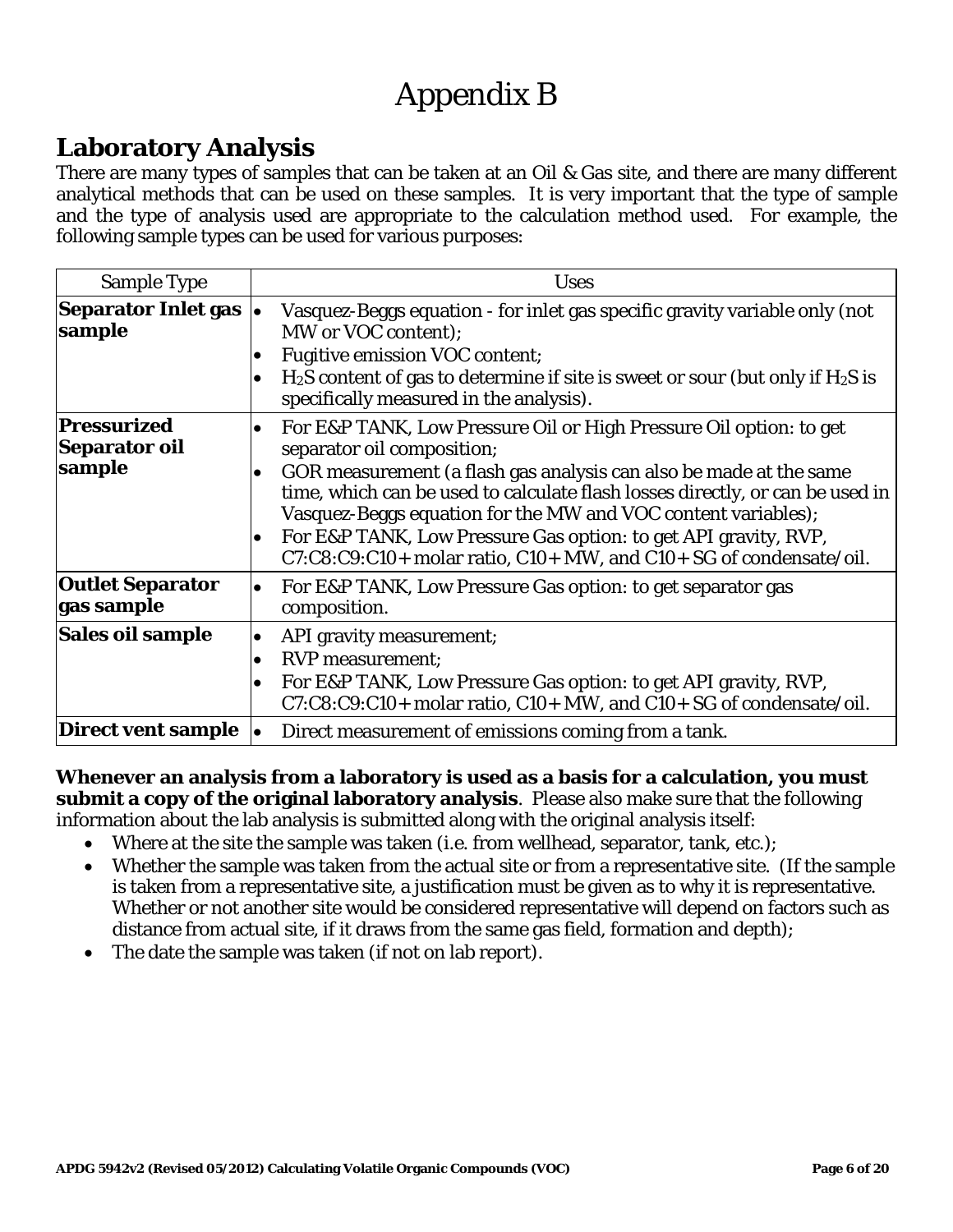30 Texas Administrative Code (TAC) § 25.6 discusses when laboratory analysis may be accepted by the Commission and when accreditation of a laboratory is required and when no accreditation of a laboratory is required. Please check the TCEQ website to determine if accreditation is offered for the laboratory and method required. This information can be found at: [www.tceq.state.tx.us/compliance/compliance\\_support/qa/env\\_lab\\_accreditation.html](http://www.tceq.state.tx.us/compliance/compliance_support/qa/env_lab_accreditation.html)

The following is a list of typical lab analyses that would be needed at an Oil and Gas site. As TCEQ becomes more aware of different analyses, they will be added to the memo.

#### **Gases**

Analyses: GPA 2261 – Regular gas analysis utilizing a Thermal Conductivity Detector. Breakout of components through pentanes and the heavy ends reported as hexanes plus  $(C6+)$ . Properties of plus fraction are weighted and assigned according to published methods.

GPA 2286 – Extended gas analysis utilizing a Flame Ionization Detector. The FID cannot detect  $N_2$  or  $CO<sub>2</sub>$ .

#### **Oils**

Analysis: - GPA 2186 Modified - Extended oil analysis. As with the extended gas, it requires two analyses (TCD & FID). The published method is for an analysis to C15

Follow GPA & API methodology to obtain the liquid samples, such as GPA 2174.

Note that there may be equivalent methods published by ASTM or others.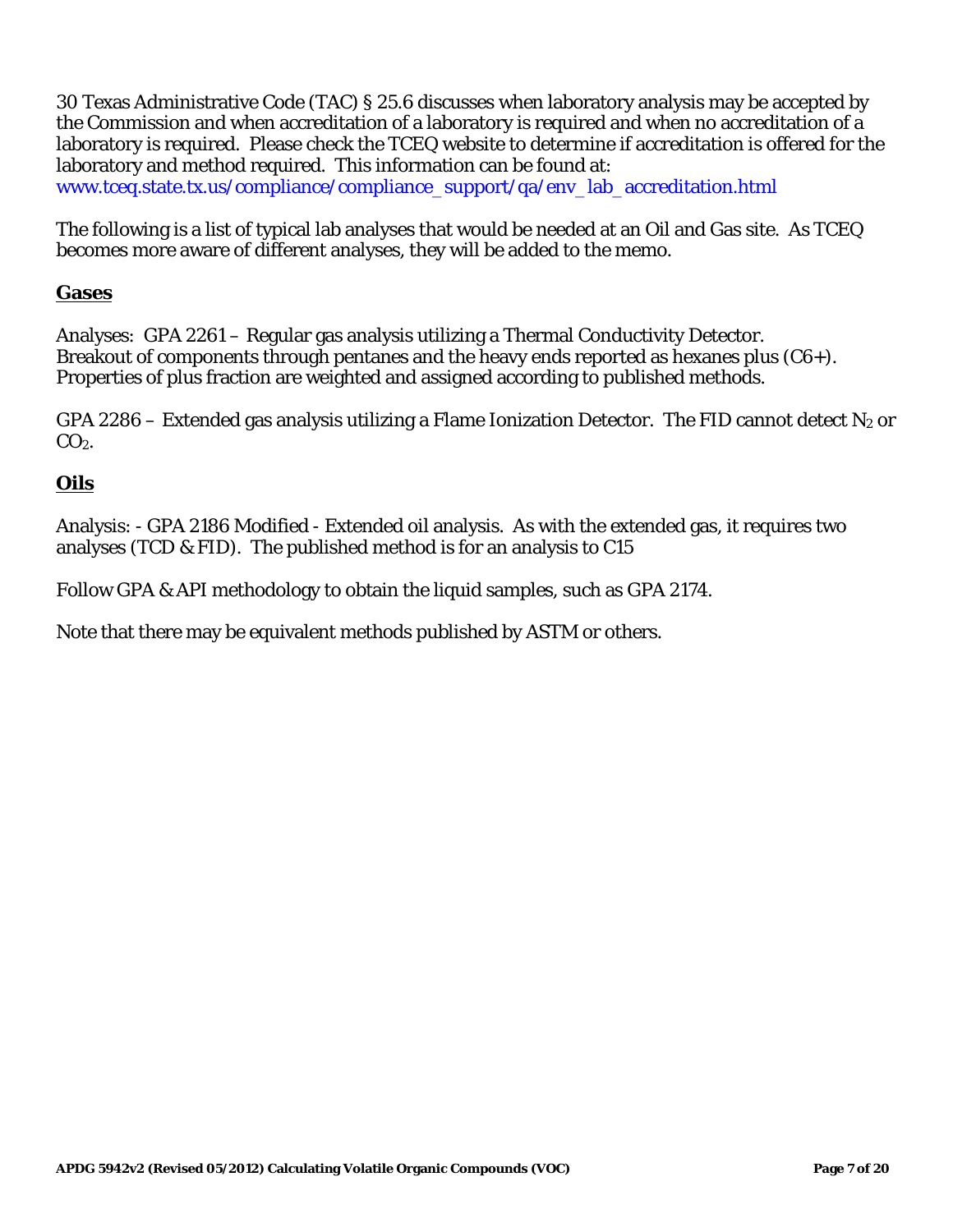# Appendix C

Discussion of the different types of calculation methods.

#### <span id="page-9-1"></span><span id="page-9-0"></span>**1. Direct Measurement**

- Measures working, breathing, and flash losses, consistent with the sampling and analysis methods as published in the "VOC Emissions from Oil and Condensate Storage Tanks Final Report" October 31, 2006. Additional specific guidance on this method will be updated at the conclusion of the 2nd report on this issue, expected in 2009;
- If this method is used, please coordinate any measurements and sampling with the appropriate Regional office to give them the opportunity to observe and coordinate any specific guidance on site-specific issues;
- This method involves:
	- o Routing all emissions from a tank (or tanks) to a single emission point (sealing all other vents or sources of leaks);
	- o Taking a direct sample of vapors from this point;<br>  $\circ$  Measuring the gas flow rate through this point:
	- Measuring the gas flow rate through this point;
	- o Measuring the temperature of the gas at this point;
	- o Analyzing the composition of the sampled vapor using extended gas chromatography (equivalent to Test Method GPA 2286-95);
- Ideally, the sample is taken when conditions at the site would be either representative of normal conditions or slightly more conservative. Sampling should not occur in the winter or early spring. Sampling should occur only while the tank is receiving liquid from the separator at or above the average production rate. In addition, consider that separator pressure fluctuates at different times during the day or different times during the year, and the sample should be taken when the separator pressure is either at an average or higherthan-average value;
- If this method is used to estimate tank emissions, the following information must be submitted to Air Permits and the appropriate regional office:
	- $\triangleright$  Description of where and how the sample was taken, and how measurements were made;
	- $\triangleright$  Copy of original laboratory analysis of tank vapors;
	- $\triangleright$  Flow rate of tank vapors, with documentation to verify the values;
	- $\triangleright$  Temperature of tank vapors, with documentation to verify the values;
	- $\triangleright$  Supporting calculations for all emission estimates.

#### <span id="page-9-2"></span>**2. Process Simulator Software**

#### **(e.g. WinSim Designer II, HYSIM, HYSIS, VMG, and PROMAX)**

- Calculates flash losses only (some programs can also calculate emissions from certain process units, such as amine units);
- The inputs to these programs are often from an inlet gas analysis, along with the operating parameters and arrangement of the various processing equipment at the site. The programs use complex equations of state to estimate emissions,
- If this method is used, the following information must be submitted:
	- $\triangleright$  Copy of the report (if not a complete report, then at least the portions of the report listing all the inputs and outputs);
	- $\triangleright$  Copy of original laboratory analysis used as inputs to the program.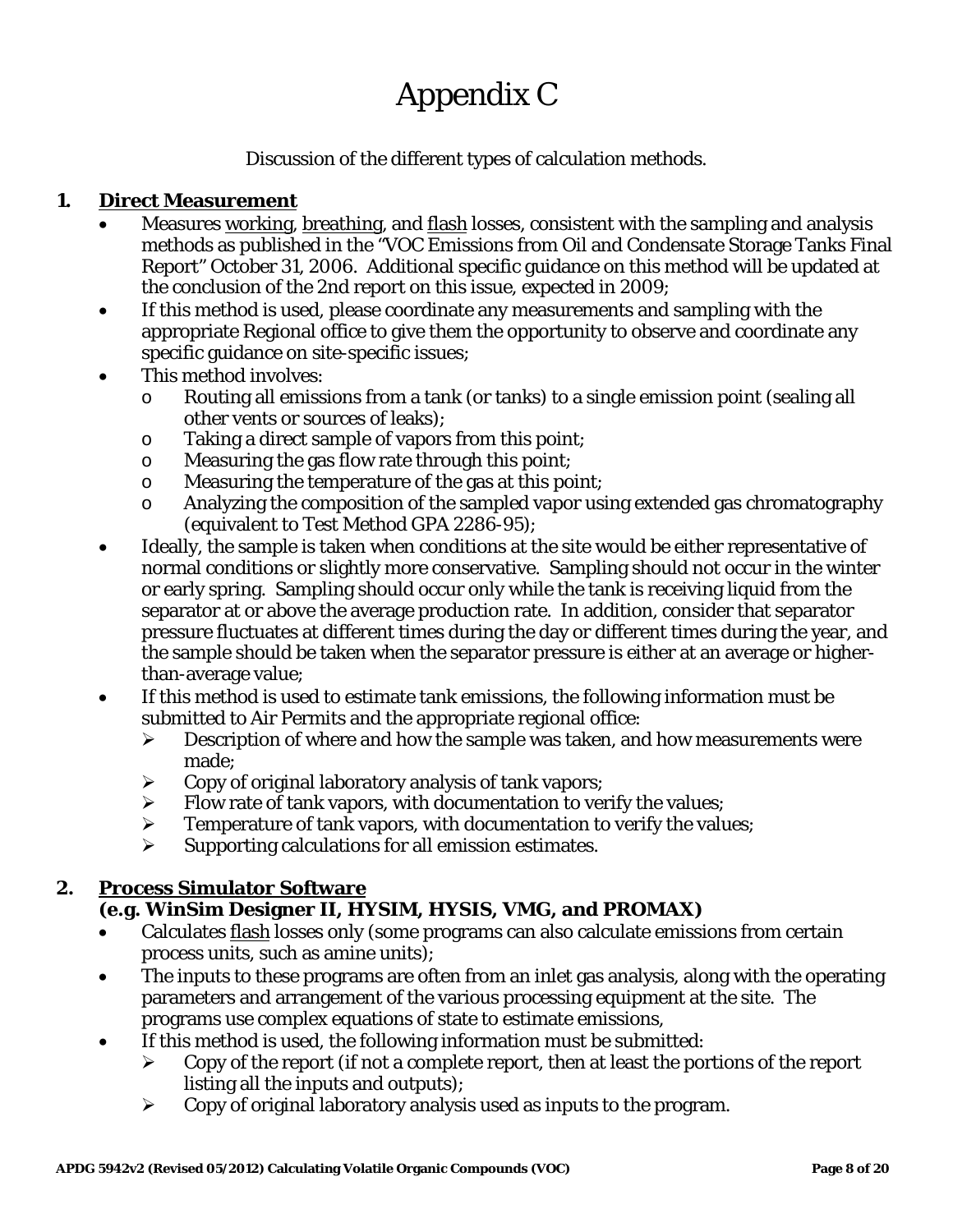#### <span id="page-10-0"></span>**3. E&P Tanks Software**[1](#page-10-1)**, using option that requires sampling**

- Calculates working, breathing, and flash losses;
- There are several ways to run this program, depending on the type of information available:
	- $\circ$  If unable to get actual sampling data, it may be possible to use the E&P Geographical Database option. If so, follow the guidance that begins on page 17 of this document;
	- o If an actual liquid or gas sample can be taken, follow the guidance in this section.
- If this method is used, the following information must be submitted:
	- $\triangleright$  Complete printout of the report (not just the results page);
	- Original copies of all required laboratory analyses (see table below)

<span id="page-10-1"></span> $\,1$ <sup>1</sup> Designed by the American Petroleum Institute (API). Available from the IHS Standards Store at [www.global.ihs.com](http://www.global.ihs.com/)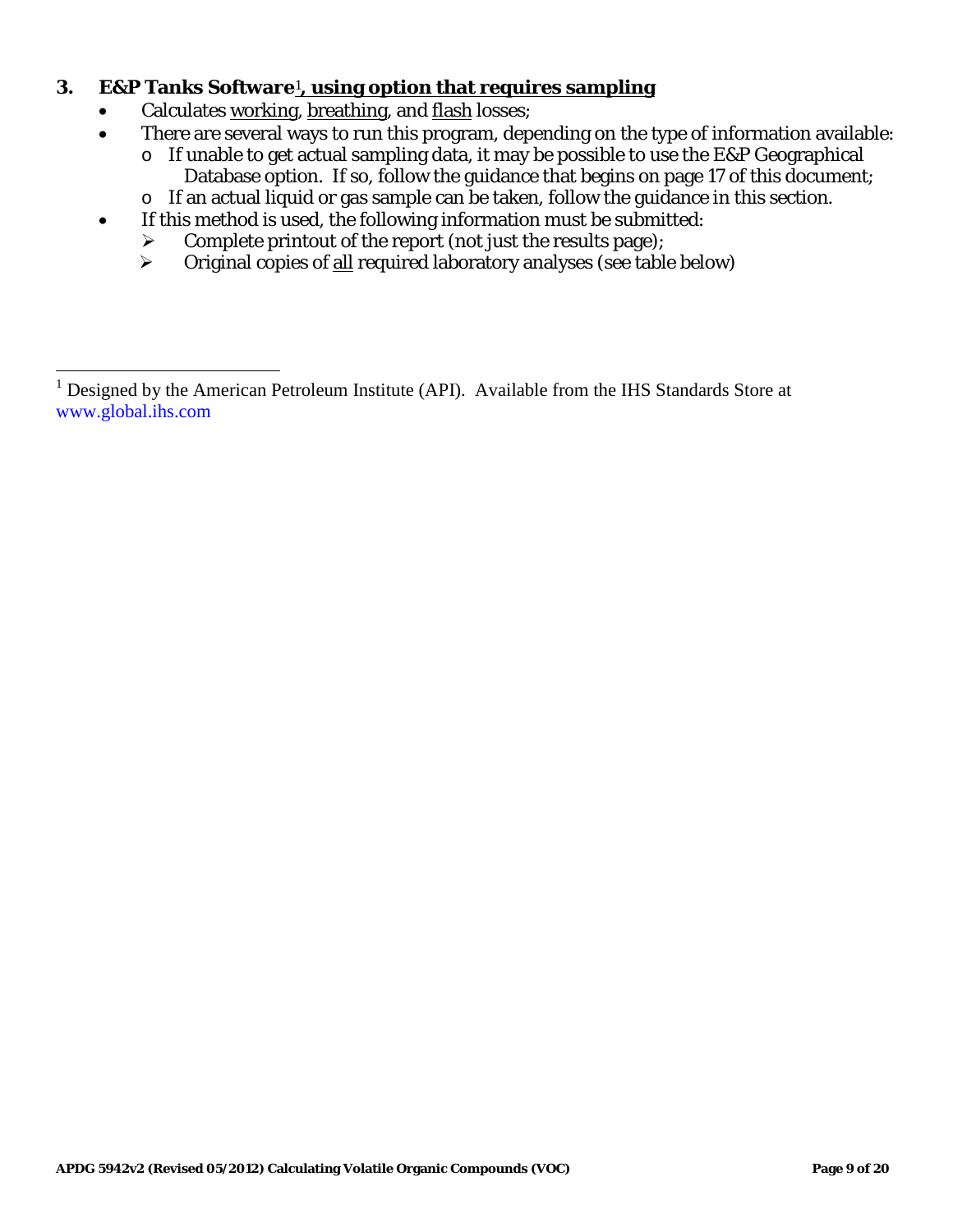There are several ways to use this program, depending on the type of samples available. The options are chosen the on Project Setup page of the program. These options are summarized, along with the information that is required for this option, in the table below:

| <b>Flowsheet</b><br><b>Selection</b> | <b>Known</b><br><b>Separator</b><br><b>Stream</b><br><b>Information</b> | <b>Model</b><br><b>Selection for</b><br><b>W&amp;S</b> losses | <b>Types of</b><br>emissions<br>calculated        | <b>Required Information</b><br><b>Comments</b>                                                                                                                                                                                                                                                                                                                                                                                          |
|--------------------------------------|-------------------------------------------------------------------------|---------------------------------------------------------------|---------------------------------------------------|-----------------------------------------------------------------------------------------------------------------------------------------------------------------------------------------------------------------------------------------------------------------------------------------------------------------------------------------------------------------------------------------------------------------------------------------|
| Tank with<br>Separator               | Low Pressure Oil AP-42                                                  |                                                               | Flash<br>Working<br><b>Breathing</b>              | These options will<br>• Laboratory analysis of liquid sample<br>give the most<br>from low pressure separator;<br>accurate results.<br>Tank specifications and location<br>$\bullet$                                                                                                                                                                                                                                                     |
| Tank with<br>Separator               | Low Pressure Oil RVP                                                    | <b>Distillation</b>                                           | Flash<br><b>Working</b><br><b>Breathing</b>       | Laboratory analysis of liquid sample<br>$\bullet$<br>(Preferred<br>from low pressure separator<br>Method.)                                                                                                                                                                                                                                                                                                                              |
| Tank with<br>Separator               | <b>High Pressure</b><br>Oil                                             | $AP-42$                                                       | Flash<br>Working<br><b>Breathing</b>              | Similar to above<br>Laboratory analysis of liquid sample<br>$\bullet$<br>options, but only<br>from high pressure separator;<br>used if separator<br>Tank specifications and location<br>$\bullet$                                                                                                                                                                                                                                       |
| Tank with<br>Separator               | <b>High Pressure</b><br>Oil                                             | <b>RVP</b><br><b>Distillation</b>                             | Flash<br>Working<br><b>Breathing</b>              | that sample was<br>Laboratory analysis of liquid sample<br>taken from is not<br>from high pressure separator<br>the last separator<br>before storage<br>tank, unless only<br>separators at the<br>site.                                                                                                                                                                                                                                 |
| Tank with<br>Separator               | <b>Low Pressure</b><br>Gas                                              | $AP-42$                                                       | Flash<br><b>Working</b><br><b>Breathing</b>       | Make sure all three<br>Laboratory analysis of gas sample<br>from low pressure separator;<br>required laboratory<br>analyses are<br>• Laboratory analysis of gas oil ratio<br>submitted:<br>(GOR);<br>separator gas,<br>Laboratory analysis of hydrocarbon<br>GOR, and liquid in<br>liquid produced (to obtain API<br>tank.<br>gravity, RVP, and C7 - $C10+$<br>characteristics)\;<br>This method is<br>Tank specifications and location |
| <b>Tank with</b><br>Separator        | <b>Low Pressure</b><br>Gas                                              | <b>RVP</b><br><b>Distillation</b>                             | Flash<br>Working<br><b>Breathing</b>              | preferred for sour<br>Laboratory analysis of gas sample<br>sites because $H_2S$<br>from low pressure separator;<br>can more easily be<br>Laboratory measurement of gas oil<br>measured in a gas<br>ratio (GOR)<br>sample.<br>Laboratory analysis of hydrocarbon<br>liquid produced (to obtain API<br>gravity, RVP, and C7 - C10+<br>characteristics)                                                                                    |
| <b>Stable Oil</b><br>Tank            | n/a                                                                     | $AP-42$                                                       | <b>Working</b><br><b>Breathing</b><br>(not flash) | Do not use default<br>Laboratory analysis of composition<br>$\bullet$<br>of liquid in tank, up to $C10+$ ;<br>composition from<br>E&P Tank<br>Tank specifications and location<br>$\bullet$                                                                                                                                                                                                                                             |

- If the AP-42 option is chosen, a separate run of E&P Tanks needs to be performed for each tank. Combining the throughput of several tanks into one run may underestimate standing/breathing emissions.
- If tank emissions are routed to a flare, the E&P Tanks report gives several outputs that make calculating flare emissions relatively straightforward: flow rate of tank vapors, heat value of vapors, VOC emission rate, and H2S emission rate. The example E&P report notes where this information can be found.
- Make sure to double check all inputs used in E&P Tanks; it has been discovered sometimes slight errors can make a big difference. See tables below for information on inputs: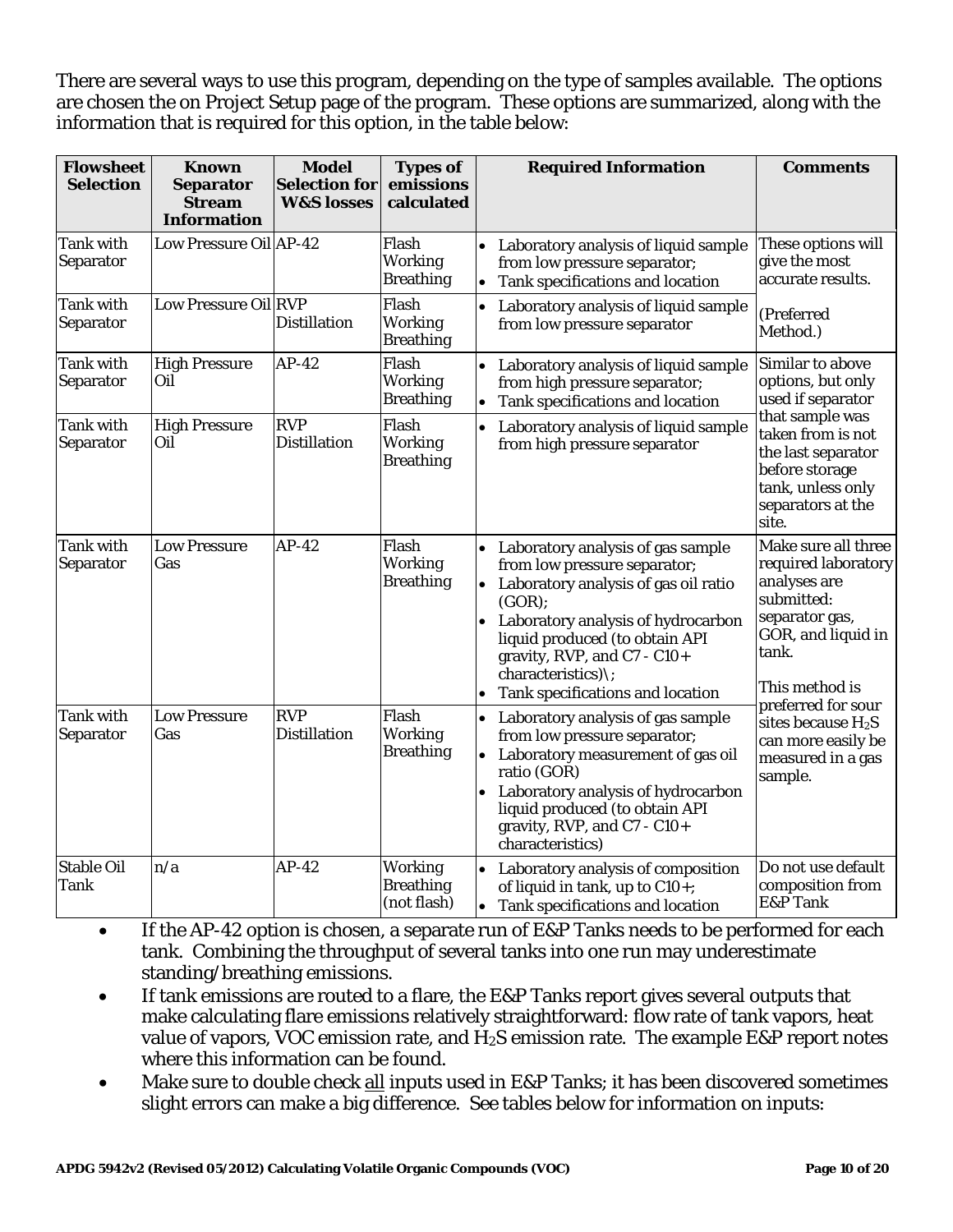#### **If low pressure oil or high pressure oil option chosen:**

| <b>Input Variable</b>                                                        | Located on Lab<br>Analysis? | <b>Comments</b>                                                                                                                                                                       |
|------------------------------------------------------------------------------|-----------------------------|---------------------------------------------------------------------------------------------------------------------------------------------------------------------------------------|
| Separator pressure                                                           | probably yes                | Make sure value on E&P report equals value on lab analysis.                                                                                                                           |
| Separator temperature                                                        | probably yes                | Make sure value on E&P report equals value on lab analysis.                                                                                                                           |
| Chemical composition of liquid<br>or gas sample                              | ves                         | Make sure values on E&P report equals values on lab analysis.                                                                                                                         |
| C10+ MW (molecular weight of<br>components with at least 10<br>carbon atoms) | probably yes                | Make sure value on E&P report equals value on lab analysis.                                                                                                                           |
| C10+ SG (specific gravity of<br>components with at least 10<br>carbon atoms) | probably yes                | Make sure value on E&P report equals value on lab analysis.                                                                                                                           |
| API gravity of sales oil sample                                              | probably yes                | Make sure value on E&P report equals value on lab analysis.                                                                                                                           |
| Ambient Temperature (estimate probably no<br>total annual emissions)         |                             | Small changes can make a huge difference, be sure to use a<br>reasonable value. You can check on the web at a site such as:<br>www.weatherbase.com/weather/city.php3?c=US&s=TX&refer= |
| <b>Average Ambient pressure</b>                                              | probably no                 | Normal pressure is $\sim$ 14.7 psia, but can vary by $\sim$ 1-2 psia.                                                                                                                 |
| <b>Estimated Annual Production</b><br>Rate                                   | no                          | Make sure value used is consistent with other representations in the<br>file                                                                                                          |
| <b>Reid Vapor Pressure (RVP)</b>                                             | probably no                 | Not normally measured, but if requested, a laboratory can test this<br>value.                                                                                                         |
| <b>Bulk Temperature</b>                                                      | no                          |                                                                                                                                                                                       |
| <b>Days of Annual Operation</b>                                              | no                          | Should be 365-if not please explain                                                                                                                                                   |
| All the tank specifications and<br>nearest city<br>(if AP-42 option chosen)  | no                          | Make sure tank specifications are reasonable, and make sure correct<br>nearest city is chosen                                                                                         |

#### **If low pressure gas option chosen, some information above will be the same, but there will be some differences:**

| Molar GOR or Volumetric GOR                          | <b>ves</b><br>(will be on GOR<br>laboratory analysis) | Volumetric GOR (SCF/bbl) can be converted to Molar<br>GOR as long as you also have oil density $(g/cm^3)$ and oil<br>molecular weight (lb/lb-mole) |
|------------------------------------------------------|-------------------------------------------------------|----------------------------------------------------------------------------------------------------------------------------------------------------|
| $ C7, C8, C9, C10+$ molar ratios in<br>separator oil | <b>ves</b><br>(will be on laboratory                  | These values will be the ratios of the mol% values, for<br>each of these components, to each other.                                                |
| C10+ MW and C10+ SG of separator oil analysis of     | hydrocarbon liquid)                                   | Make sure value on E&P report equals value on lab<br>analysis.                                                                                     |
| <b>API</b> gravity                                   |                                                       | Make sure value on E&P report equals value on lab<br>analysis.                                                                                     |
| <b>Reid Vapor Pressure (RVP)</b>                     |                                                       | Not normally measured, but if requested, a laboratory<br>can test this value.                                                                      |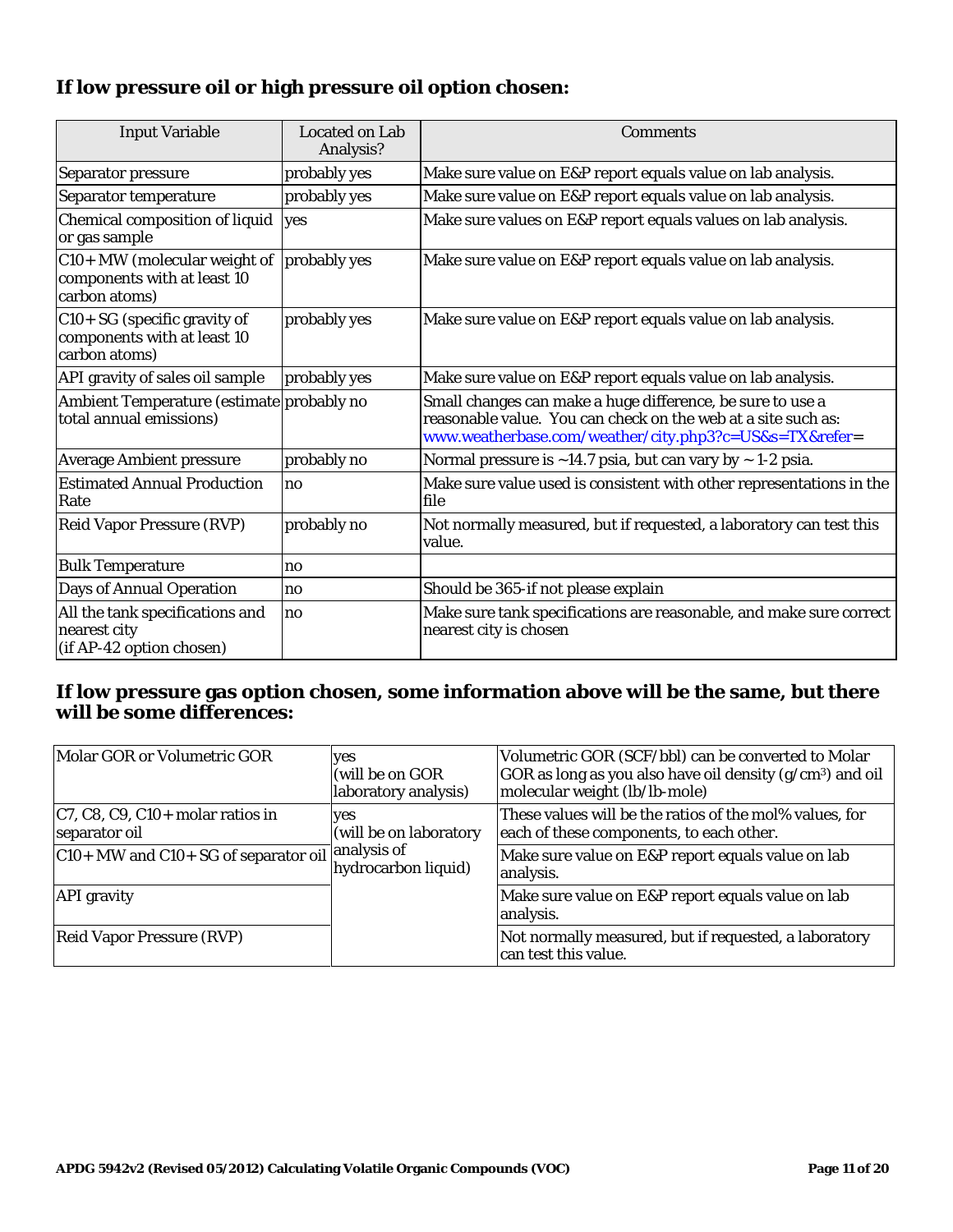#### <span id="page-13-0"></span>Example of E&P Tank Report

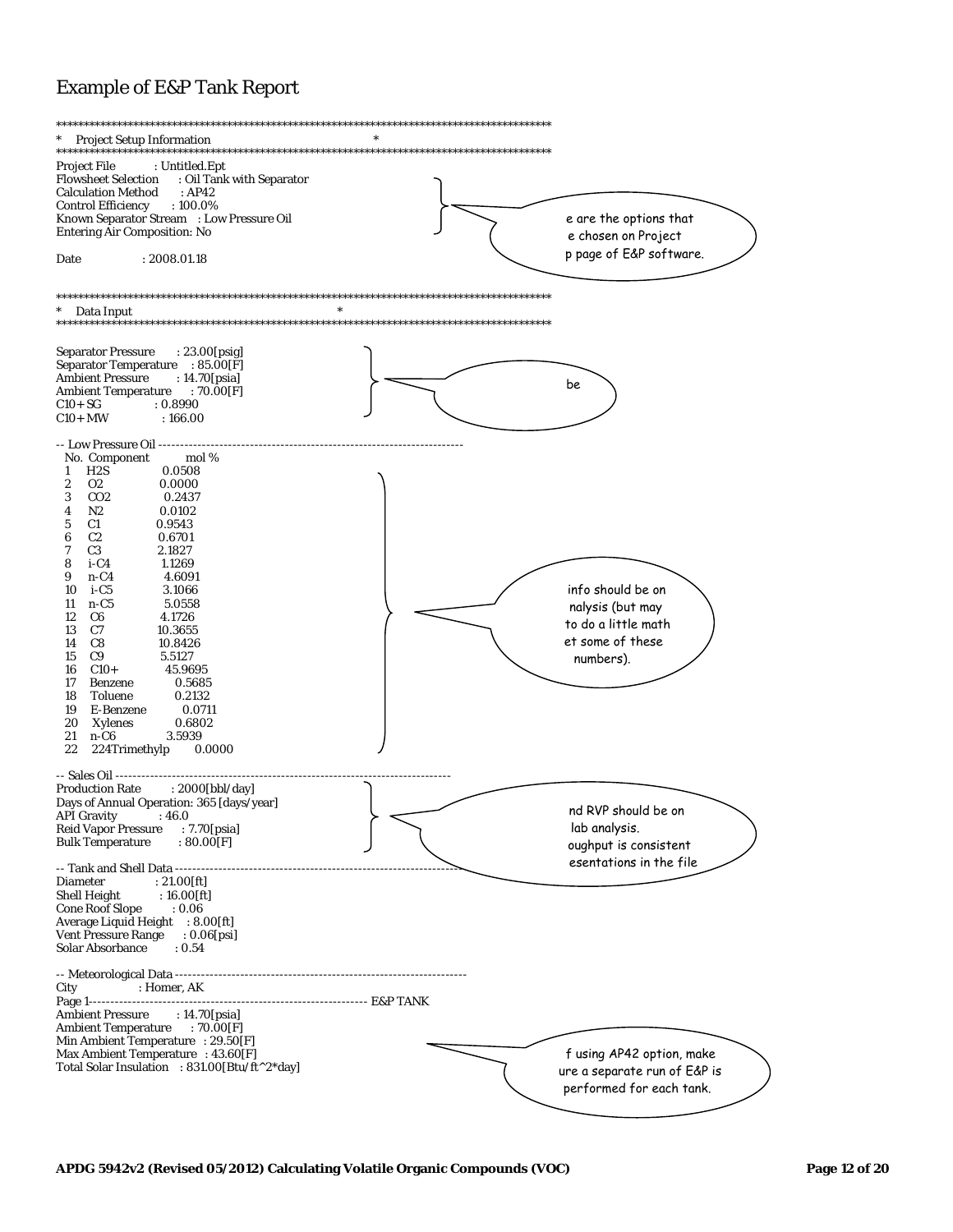### Example of E&P Tank Report (continued)

| <b>Calculation Results</b>                                                                                                                             |  |
|--------------------------------------------------------------------------------------------------------------------------------------------------------|--|
| *********************<br>-- Emission Summary -----------                                                                                               |  |
| Uncontrolled Uncontrolled<br>Item                                                                                                                      |  |
| $[ton/yr]$ $[lb/hr]$                                                                                                                                   |  |
| <b>Total HAPs</b><br>12.090<br>2.760                                                                                                                   |  |
| Total HC<br>686.156<br>156.657<br>577.798<br>VOC emissions<br>$VOCs, C2+$<br>131.917                                                                   |  |
| $VOCs, C3+$<br>498.049<br>113.710                                                                                                                      |  |
| from tank                                                                                                                                              |  |
| Uncontrolled Recovery Info.                                                                                                                            |  |
| Vapor<br>40.9200<br>[MSCFD]<br>HC Vapor 37.8200<br>[MSCFD]                                                                                             |  |
| GOR<br>20.46<br>[SCF/bbl]<br>ca                                                                                                                        |  |
| S                                                                                                                                                      |  |
| n<br>Uncontrolled Uncontrolled<br>No Component                                                                                                         |  |
| 10<br>[ton/yr]<br>$[\text{lb/hr}]$                                                                                                                     |  |
| 1 H <sub>2</sub> S<br>4.573<br>1.044                                                                                                                   |  |
| 2 02<br>0.000<br>0.000                                                                                                                                 |  |
| 3 CO <sub>2</sub><br>56.266<br>12.846<br>$H2S$ emissions<br>4 N <sub>2</sub><br>2.271<br>0.518                                                         |  |
| from tank<br>5 C1<br>24.739<br>108.358                                                                                                                 |  |
| 6 C <sub>2</sub><br>18.208<br>79.749                                                                                                                   |  |
| 7 C <sub>3</sub><br>161.162<br>36.795                                                                                                                  |  |
| $8 i-C4$<br>48.744<br>11.129<br>138.471<br>$9 n-C4$<br>31.614                                                                                          |  |
| $10$ i-C <sub>5</sub><br>45.852<br>10.468                                                                                                              |  |
| 54.040<br>$11 n-C5$<br>12.338                                                                                                                          |  |
| 12 C <sub>6</sub><br>15.650<br>3.573<br>13 C7<br>14.964<br>3.416                                                                                       |  |
| 14 C8<br>5.679<br>1.297                                                                                                                                |  |
| 15 C <sub>9</sub><br>0.253<br>1.106                                                                                                                    |  |
| $16 \text{ } C10+$<br>0.289<br>0.066<br>1.123<br>17 Benzene<br>0.256                                                                                   |  |
| 0.138<br>0.032<br>18 Toluene                                                                                                                           |  |
| 19 E-Benzene<br>0.017<br>0.004                                                                                                                         |  |
| 20 Xylenes<br>0.144<br>0.033                                                                                                                           |  |
| 21 n-C6<br>10.672<br>2.437<br>22 224Trimethylp 0.000<br>0.000                                                                                          |  |
| Total<br>749.268<br>171.066                                                                                                                            |  |
|                                                                                                                                                        |  |
| -- Stream Data ----------------<br>LP Oil Flash Oil Sale Oil Flash Gas W&S Gas Total Emissions<br>No. Component<br>MW                                  |  |
| $\text{mol} \, \%$ mol% mol% mol% mol%<br>mol %                                                                                                        |  |
| 1 H <sub>2</sub> S<br>34.80<br>0.0508 0.0358 0.0353 0.6793 0.7369 0.6812                                                                               |  |
| 2 02<br>$0.0000$ $0.0000$ $0.0000$ $0.0000$ $0.0000$ $0.0000$<br><b>32.00</b><br>3 CO <sub>2</sub><br>44.01 0.2437 0.0950 0.0901 6.4933 6.3414 6.4884  |  |
| 4 N <sub>2</sub><br>28.01  0.0102  0.0005  0.0003  0.4189  0.1814  0.4114                                                                              |  |
| 5 C1<br>0.9543 0.1553 0.1346 34.5319 26.5975 34.2787<br>16.04                                                                                          |  |
| 6 C <sub>2</sub><br>30.07  0.6701  0.3661  0.3555  13.4456  13.8885  13.4597                                                                           |  |
| 7 C <sub>3</sub><br>44.10<br>2.1827 1.7950 1.7801 18.4760 20.7381 18.5482<br>$8 i-C4$<br>58.12 1.1269 1.0530 1.0499 4.2332 4.9494 4.2561               |  |
| 9 n-C4<br>58.12<br>4.6091 4.4328 4.4251 12.0182 14.2885 12.0906                                                                                        |  |
| $10 i-C5$<br>72.15<br>3.1066 3.1043 3.1037 3.2018 3.9344 3.2252                                                                                        |  |
| 5.0558 5.0864 5.0867 3.7713 4.7063 3.8012<br>$11 n-C5$<br>72.15<br>12 C <sub>6</sub><br>86.16<br>4.1726 4.2496 4.2520 0.9366 1.2162 0.9455             |  |
| 13 C7<br>100.20 10.3655 10.5937 10.6012 0.7742 1.0458 0.7829                                                                                           |  |
| 14 C8<br>114.23 10.8426 11.0945 11.1029 0.2563 0.3607 0.2596                                                                                           |  |
| 15 C <sub>9</sub><br>128.28 5.5127 5.6428 5.6472 0.0450 0.0658 0.0456<br>16 C10+<br>166.00 45.9695 47.0631 47.1001 0.0087 0.0143 0.0088<br>Can be used |  |
| 17 Benzene<br>78.11  0.5685  0.5803  0.5807  0.0723  0.0953  0.0730                                                                                    |  |
| for MW of<br>18 Toluene<br>92.13 0.2132 0.2181 0.2183 0.0075 0.0103 0.0076                                                                             |  |
| truck loading<br>106.17  0.0711  0.0728  0.0728  0.0008  0.0012  0.0008<br>19 E-Benzene                                                                |  |
| 20 Xylenes<br>106.17  0.6802  0.6962  0.6968  0.0068  0.0098  0.0069<br>vapors<br>86.18 3.5939 3.6646 3.6668 0.6222 0.8182 0.6285<br>$21 n-C6$         |  |
| 22 224Trimethylp<br>114.24 0.0000 0.0000 0.0000 0.0000 0.0000 0.0000                                                                                   |  |
|                                                                                                                                                        |  |
| MW<br>123.89 125.93 125.93 37.91 41.44<br>38.03<br>Can be used for<br><b>Stream Mole Ratio</b><br>1.0000 0.9768 0.9760 0.0232 0.0008 0.0240            |  |
| Flare calculations<br>2001.39 2196.12 2007.60<br>[BTU/SCF]<br><b>Heating Value</b>                                                                     |  |
| <b>Gas Gravity</b><br>[Gas/Air]<br>1.31 1.43 1.31<br>(Heat Value of                                                                                    |  |
| Bubble Pt. @ 100F [psia] 56.28 20.19 19.23<br>Source, Btu/SCF)                                                                                         |  |
| $RVP \otimes 100F$<br>[psia] 126.75 80.50 78.33<br>0.800 0.803 0.803<br>Spec. Gravity $@$ 100F                                                         |  |
|                                                                                                                                                        |  |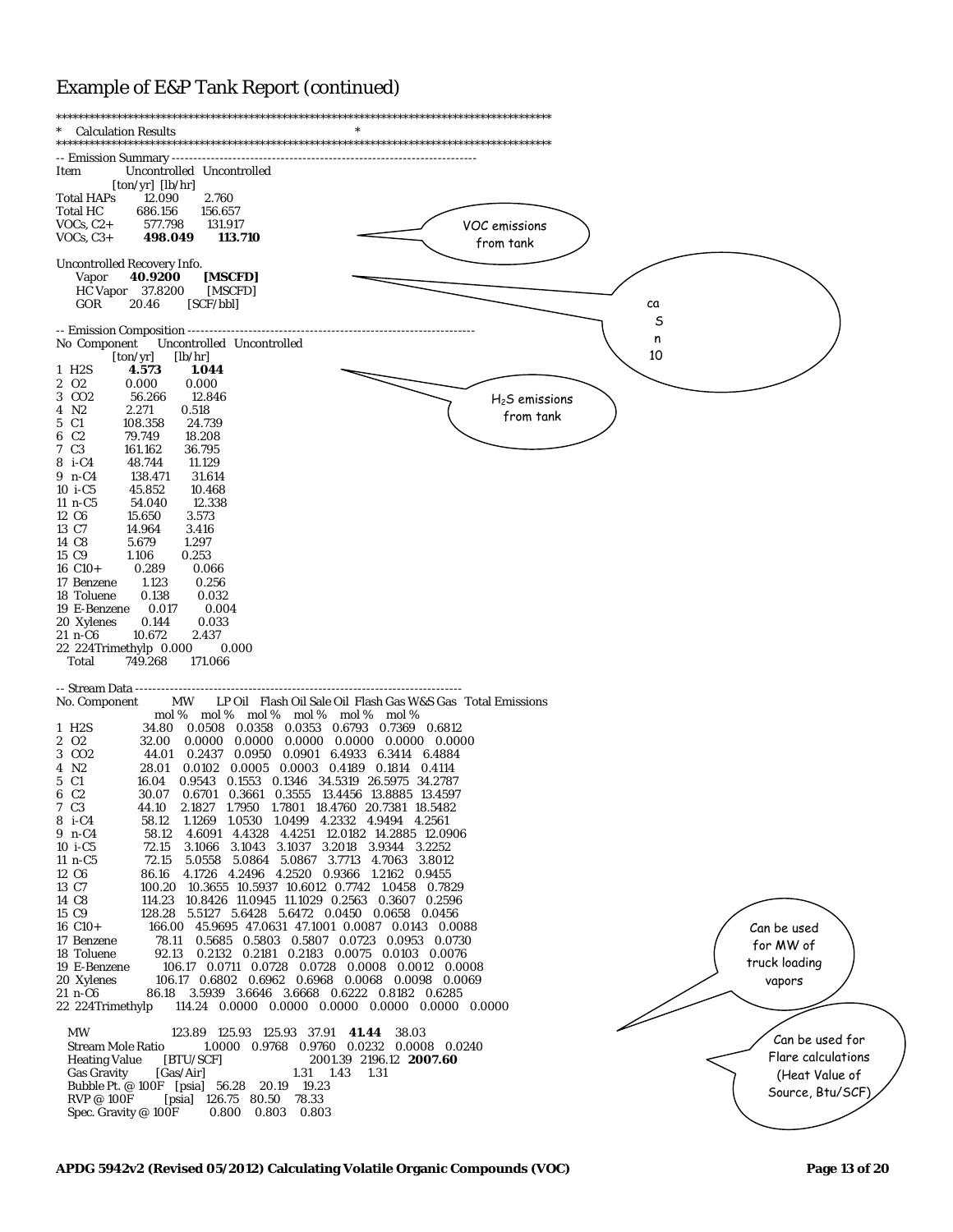#### <span id="page-15-0"></span>**4. Laboratory measurement of Gas-Oil-Ratio (GOR) from Pressurized Liquid Sample:**

- Calculates flash losses only;
- This method involves:
	- o Collecting a pressurized liquid sample (condensate or oil) from a gas/oil separator;
	- $\circ$  Taking the sample to a lab;<br> $\circ$  In the lab. the conditions at
	- In the lab, the conditions at the site (temperature and pressure) are simulated;
	- o The liquid is allowed to flash;
	- o The flash gas is captured;
	- o The volume of flash gas is measured in order to determine the GOR. The GOR is the volume of flash gas produced (in standard cubic feet) per barrel of liquid;
	- o The composition of the flash gas is analyzed;
	- o Flash emissions are calculated based on the GOR (SCF/bbl) and the VOC content of the flash gas.
- If this method is used, the following information must be submitted:
	- $\triangleright$  Laboratory Analysis that contains the following information:
		- Gas-Oil-Ratio (in SCF/bbl)
		- Composition of flash gas
	- $\triangleright$  Supporting calculations for all emission estimates.

#### <span id="page-15-1"></span>**5. Vasquez-Beggs Equation (VBE)[2](#page-15-2):**

• Calculates flash losses only;

 $\overline{a}$ 

- If this method is used, the following information must be submitted:
	- $\triangleright$  All inputs used in the VBE calculation;
	- $\triangleright$  If a VOC fraction of less than 1.0 (100%), or a stock tank gas molecular weight that does not match the vapor molecular weight from the corresponding working and breathing loss calculation method (such as Tanks 4.0), then a laboratory flash gas analysis must also be submitted.
- If submitting emissions where the VBE is used, please:
	- 1. **Verify that all inputs are in valid ranges** (see "Valid Range" section of table on page 16). Some variables may be adjusted so that the VBE can be used; other variables cannot be adjusted. See "Explanation" section of the table to determine which variables are critical. If a variable is outside of the acceptable range, and no adjustments can be made, the VBE cannot be used.
	- 2. **Verify origin of all inputs** (see "How to Verify" section of table on page 16). If asked, you must provide any available documentation that will verify the values used in the VBE. If unable to verify the inputs, another method to calculate flash (whose inputs will also have to be verified) must be used.

<span id="page-15-2"></span> $2 A$  spreadsheet that will calculate flash emissions using this method is available at the following site: [www.deq.state.ok.us/AQDnew/resources/Calculations11.xls](http://www.deq.state.ok.us/AQDnew/resources/Calculations11.xls)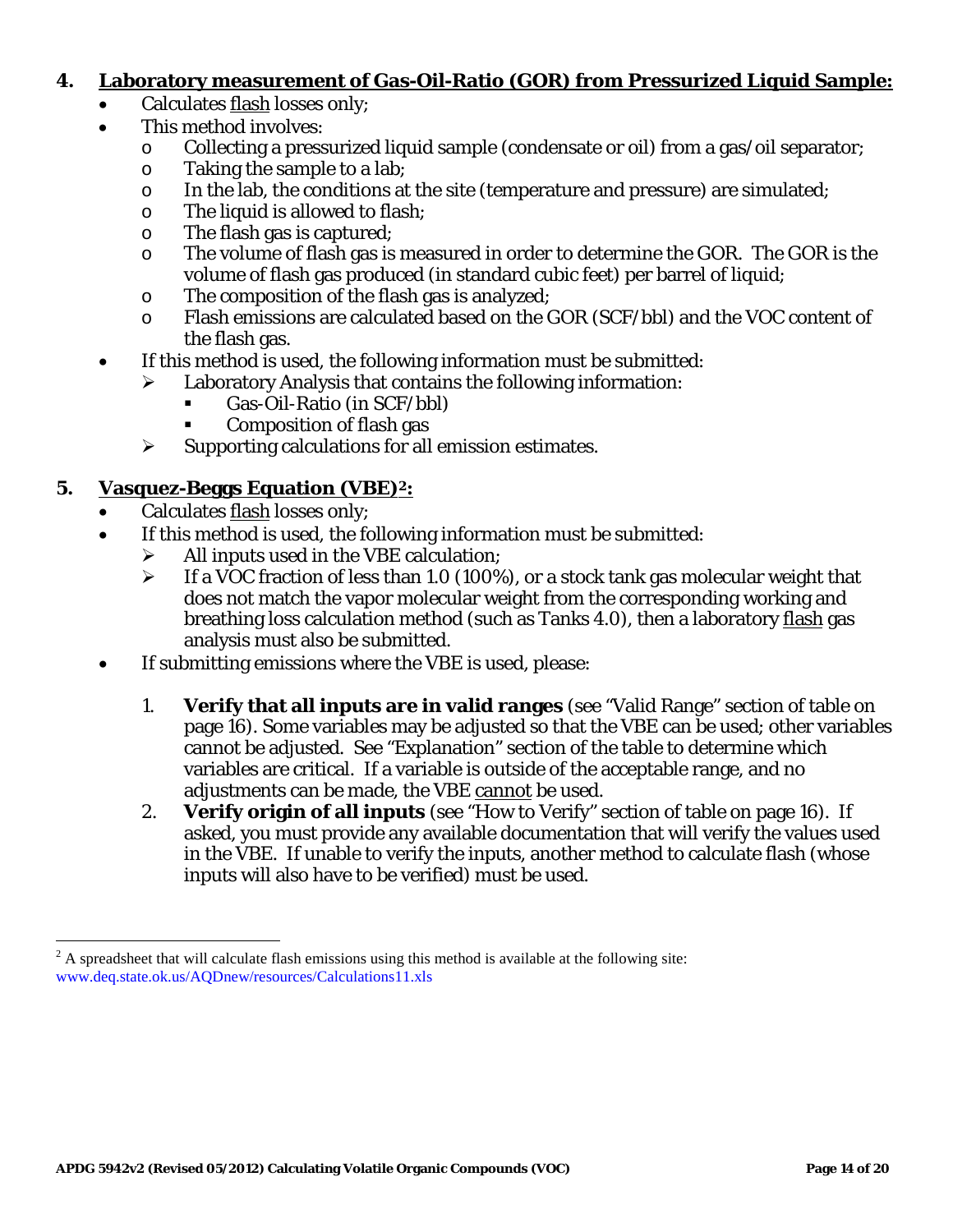- If a site specific analysis is not available, APD will accept:
	- 1. A recent analysis for a representative site, as long as an explanation is provided as to why the analysis used is representative of the site in question.
	- 2. Whether or not a site would be considered representative will depend on factors such as distance from site under review, whether it draws from the same production field, formation and depth.

APD will not accept any generic stream speciation, regardless of the source.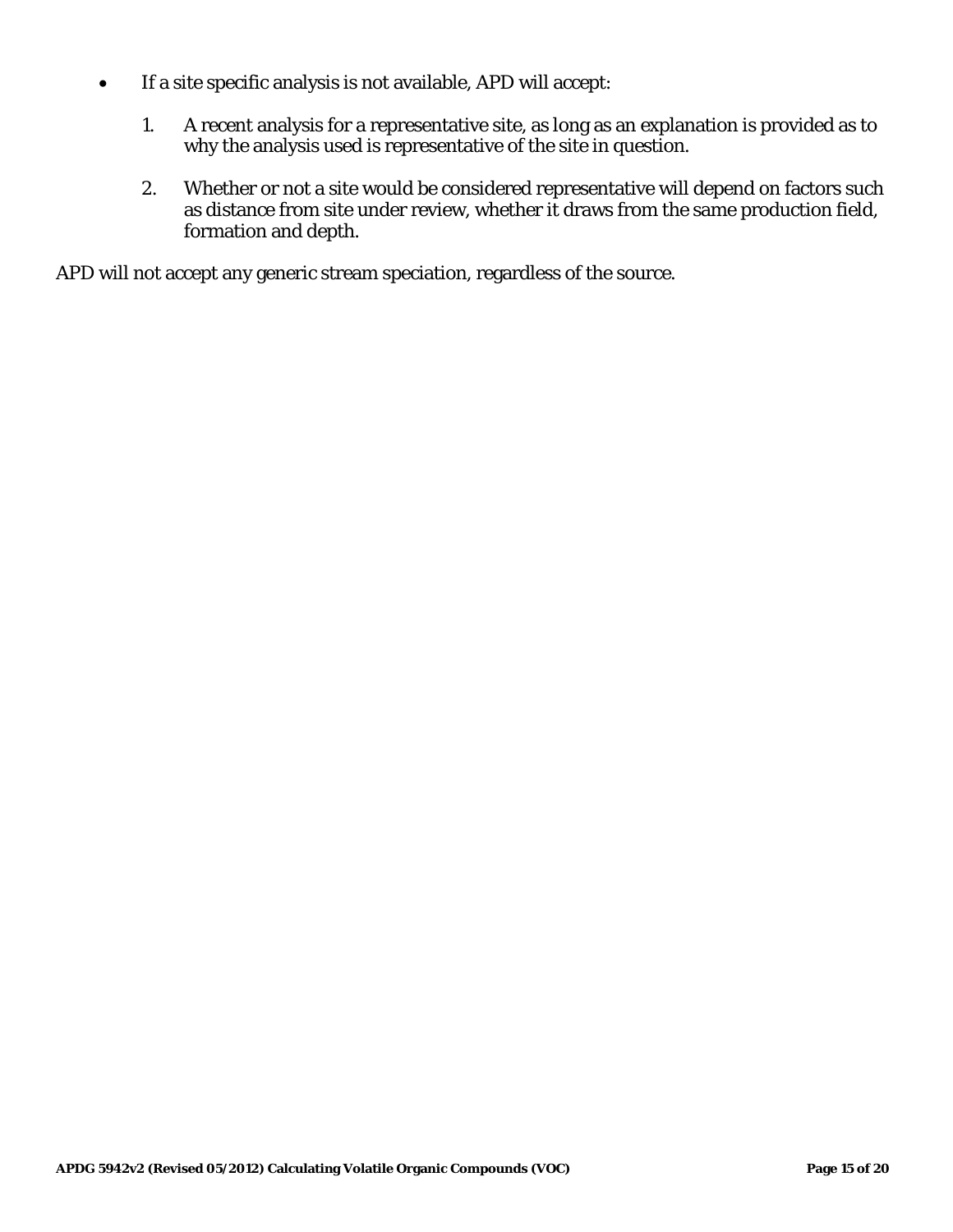| Variable                                                                                                      | <b>Valid Range</b>                                                                                                    | <b>Explanation</b>                                                                                           | If you have questions about a variable, how to<br>verify:                                                                                                                                                                                                                                                                                                                            |  |  |  |
|---------------------------------------------------------------------------------------------------------------|-----------------------------------------------------------------------------------------------------------------------|--------------------------------------------------------------------------------------------------------------|--------------------------------------------------------------------------------------------------------------------------------------------------------------------------------------------------------------------------------------------------------------------------------------------------------------------------------------------------------------------------------------|--|--|--|
| <b>API Gravity</b>                                                                                            | $16 - 40^{\circ}$                                                                                                     | If API below range, they<br>can increase to minimum<br>(16°API)<br>If API over 40°,<br><b>CANNOT USE VBE</b> | If asked, you must submit documentation to verify the<br>API gravity, such as:<br>an actual lab analysis;<br>$\bullet$<br>a copy of an oil sales receipt;<br>a copy of Form W-2 (if oil well) or G-1 (if gas well)<br>submitted to the Texas Railroad Commission                                                                                                                     |  |  |  |
| Separator<br><b>Pressure</b>                                                                                  | 50 - 5250 psia<br>or<br>~35.3 - 5235.3 <u>psig</u><br>* The VBE<br>spreadsheet uses<br>psig<br>$(psig = psia - Patm)$ | If below range, you may<br>increase to minimum<br>$(50 \text{ psia} / 35.3 \text{ psig}).$                   | This value will depend upon the well characteristic and<br>the facility design.<br>Please be aware that you must be able to demonstrate to<br>TCEQ personnel, if a site inspection were to occur, that<br>the value used here is an accurate representation of the<br>actual value.                                                                                                  |  |  |  |
| Separator<br>Temperature                                                                                      | 70 - 295°F                                                                                                            | If outside of range,<br>cannot use VBE!                                                                      | This is the temperature inside the separator itself, not the<br>temperature of the storage tank. This value will depend<br>upon the well characteristic and the facility design.<br>Please be aware that you must be able to demonstrate to<br>TCEQ personnel, if a site inspection were to occur, that<br>the value used here is an accurate representation of the<br>actual value. |  |  |  |
| <b>Separator Gas</b><br><b>Gravity</b> at<br><b>Initial</b><br>Conditions<br>(a.k.a. specific<br>gravity, SG) | $0.56 - 1.18$                                                                                                         | If below range, you may<br>increase to minimum<br>(0.56).<br>If SG over 1.18, cannot<br>use VBE.             | This is the SG of the <i>inlet</i> gas. An inlet gas analysis<br>should be submitted to verify this information.                                                                                                                                                                                                                                                                     |  |  |  |
| Barrels oil per<br>day                                                                                        | (no limits)                                                                                                           | N/A                                                                                                          | Should be consistent with all other calculations (working,<br>breathing, and truck loading).                                                                                                                                                                                                                                                                                         |  |  |  |
| Stock tank gas<br>Molecular<br>Weight<br>(MW)                                                                 | $ 18 - 125$ lb/lb-mole                                                                                                | a MW outside of this<br>range should not be seen                                                             | If a <u>flash</u> gas analysis (not inlet gas) is not available, use<br>the default "Vapor Mol. Weight" value from Tanks 4.0<br>report, pg 2. For example: For RVP 5, $MW = 50$ . This is<br>the only default from another program that can be used.                                                                                                                                 |  |  |  |
| <b>VOC</b> fraction                                                                                           | $0.5 - 1.0$<br>$(50\% - 100\%)$                                                                                       | Should almost always use<br>$1.0(100\%)$                                                                     | This is the percent of the flash gas that is VOC. If a value<br>other than 100% is used, you must submit a <b>flash</b> gas<br>analysis (not inlet gas) to verify the fraction used.                                                                                                                                                                                                 |  |  |  |
| Atmospheric<br><b>Pressure</b>                                                                                | (no limits)                                                                                                           | Average $P_{\text{atm}} = 14.7$ psia.                                                                        | Should be close to 14.7, unless at an elevated location.<br>The actual $P_{atm}$ will be on pg. 1 of a Tanks 4.0 report.                                                                                                                                                                                                                                                             |  |  |  |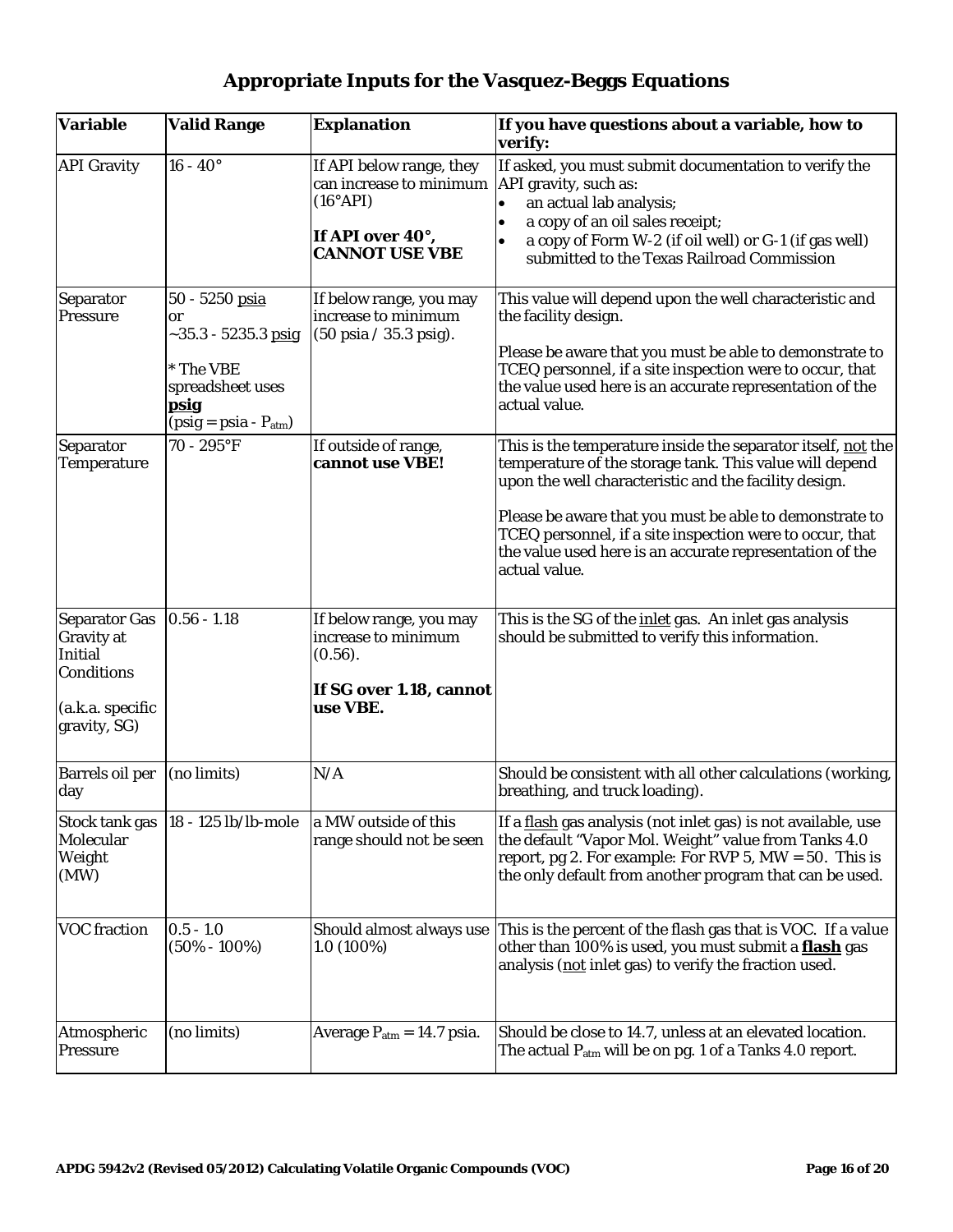#### <span id="page-18-0"></span>**6. E&P Tanks software, Geographical Database Option**

- Calculates working, breathing, and flash losses;
- This optional way to use E&P Tanks is very different from the E&P options discussed above. Unlike the other options, the Geographical Database does not rely on site-specific data. Therefore, this option is considered a completely different flash calculation method;
- To use the Geographical database, 1 of 103 cases is chosen. These cases represent actual runs of E&P Tanks based on the composition of oil/condensate samples taken from 103 actual oil and gas sites throughout the United States. However, the composition of the oil/condensate can make a huge impact on emissions. If a case is chosen whose composition is very different from the actual composition at the site in question, then the emissions may be very different. Therefore, this option could potentially give very inaccurate emissions;
- A particular case is chosen based on information from the site in question:
	- o Geographical region of the United States (NW, NE, SW, SE);<br>
	o API Gravity of the oil/condensate:
	- o API Gravity of the oil/condensate;<br>  $\circ$  RVP of the oil/condensate:
	- RVP of the oil/condensate:
	- o Separator Pressure;
	- o Separator Temperature;
- If this option is used, the following information must be submitted:
	- $\triangleright$  A complete copy of the E&P Tanks report (not just the results) including case # chosen and an explanation as to why this case should be considered the most equivalent to the project;
	- $\triangleright$  The actual expected API Gravity, RVP, separator pressure, and separator temperature.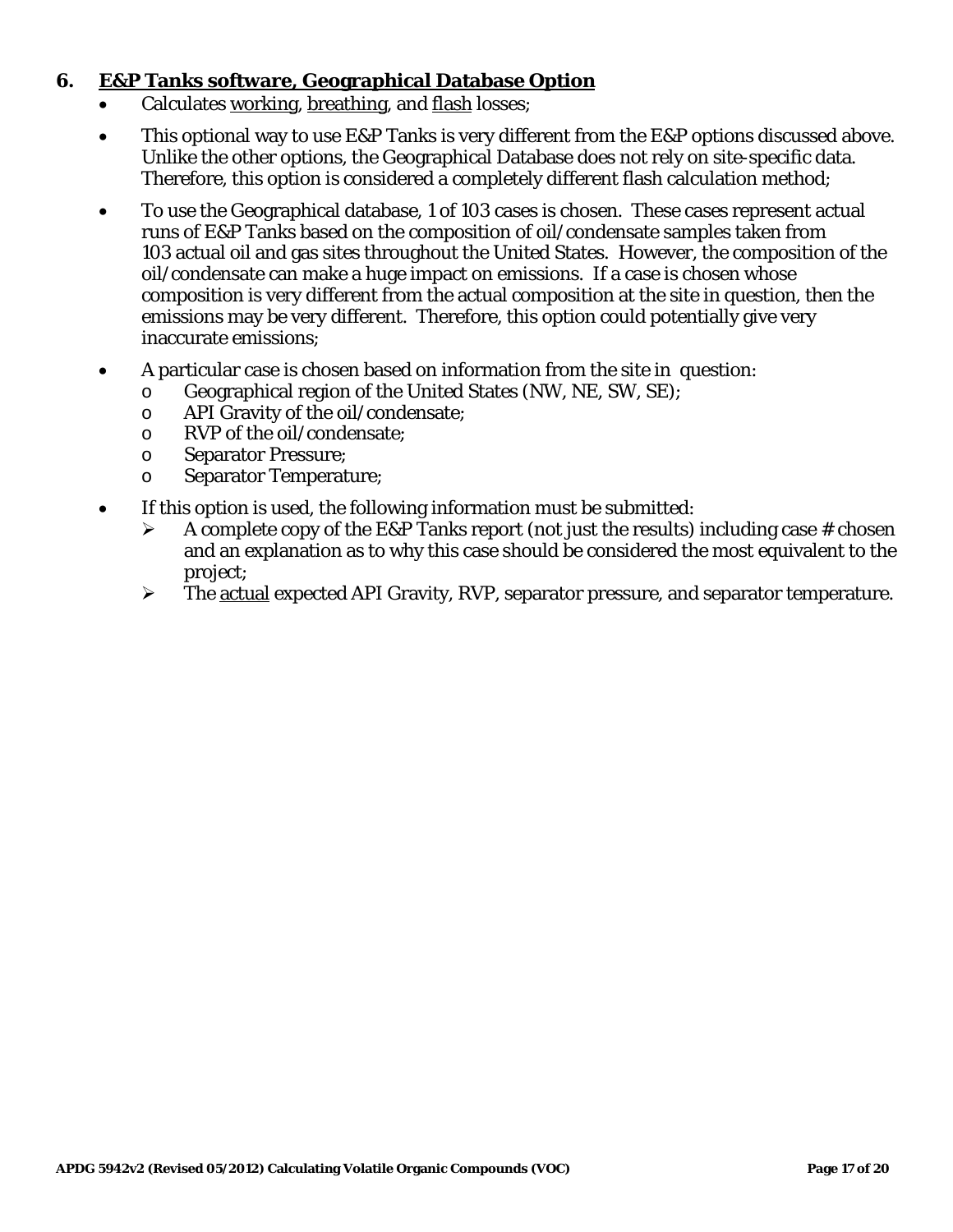| <b>E&amp;P</b> National<br>Case # | <b>E&amp;P</b> Regional<br>Case # | <b>API Gravity</b><br>$(^{\circ}API)$ | <b>RVP</b><br>(psia) | Separator<br>Pressure (psig) | Separator<br>Temperature (°F) | <b>VOC emissions if</b><br>throughput = $10$ bbl/day<br>(tpy) |
|-----------------------------------|-----------------------------------|---------------------------------------|----------------------|------------------------------|-------------------------------|---------------------------------------------------------------|
| $\vert$ 1                         | NW case 1                         | 15                                    | 0.8                  | 45                           | 106                           | 0.124                                                         |
| $\overline{\mathbf{c}}$           | NW case 2                         | 17                                    | 2.0                  | 22                           | 155                           | 1.239                                                         |
| 3                                 | NW case 3                         | 18                                    | 0.6                  | 20                           | 160                           | 0.569                                                         |
| $\overline{\mathbf{4}}$           | NW case 4                         | 19                                    | 2.3                  | 53                           | 101                           | 1.229                                                         |
| $\overline{5}$                    | NW case 5                         | 19                                    | 4.8                  | 15                           | 120                           | 1.029                                                         |
| $\boldsymbol{6}$                  | NW case 6                         | 20                                    | 1.2                  | 23                           | 79                            | 0.062                                                         |
| $\overline{7}$                    | NW case 7                         | 20                                    | 3.3                  | 17                           | 106                           | 0.353                                                         |
| 8                                 | NW case 8                         | 20                                    | 3.8                  | 18                           | 75                            | 0.226                                                         |
| $\overline{9}$                    | NW case 9                         | 21                                    | 1.1                  | 54                           | 125                           | 1.494                                                         |
| 10                                | SE case 1                         | 23                                    | 1.8                  | 35                           | 76                            | 0.165                                                         |
| 11                                | NW case 10                        | 23                                    | 0.2                  | 8                            | 154                           | 0.023                                                         |
| 12                                | NW case 11                        | 23                                    | 4.0                  | 30                           | 66                            | 1.275                                                         |
| 13                                | NW case 12                        | 24                                    | 0.6                  | 20                           | 122                           | 0.104                                                         |
| 14                                | NW case 13                        | 24                                    | 3.9                  | 20                           | 88                            | 2.192                                                         |
| 15                                | NW case 14                        | 24                                    | 4.6                  | 22                           | 86                            | 1.383                                                         |
| 16                                | NW case 15                        | 24                                    | 4.8                  | 20                           | 68                            | 2.117                                                         |
| 17                                | NW case 16                        | 25                                    | 4.1                  | 19                           | 133                           | 0.512                                                         |
| 18                                | NW case 17                        | 25                                    | 4.9                  | 30                           | 60                            | 1.789                                                         |
| 19                                | NW case 18                        | 27                                    | 3.3                  | 25                           | 136                           | 0.926                                                         |
| 20                                | NW case 19                        | 27                                    | 5.2                  | 31                           | 64                            | 2.202                                                         |
| 21                                | SE case 2                         | 29                                    | 3.1                  | 23                           | 79                            | 0.257                                                         |
| 22                                | SW case 1                         | 29                                    | 4.8                  | 17                           | 86                            | 3.299                                                         |
| 23                                | SW case 2                         | 29                                    | 4.9                  | 20                           | 120                           | 2.776                                                         |
| 24                                | SW case 3                         | 29                                    | 6.2                  | 22                           | 98                            | 3.026                                                         |
| 25                                | SE case 3                         | 30                                    | 4.8                  | 280                          | 106                           | 6.605                                                         |
| 26                                | SW case 4                         | 30                                    | 2.6                  | $\boldsymbol{4}$             | 80                            | 0.085                                                         |
| 27                                | NW case 20                        | 30                                    | 2.7                  | 25                           | 180                           | 2.500                                                         |
| 28                                | NW case 21                        | $30\,$                                | 2.8                  | 64                           | $70\,$                        | 0.967                                                         |
| 29                                | SE case 4                         | 33                                    | 2.2                  | 80                           | 77                            | 3.371                                                         |
| 30                                | SE case 5                         | 33                                    | 3.1                  | 20                           | 115                           | 0.980                                                         |
| 31                                | SE case 6                         | 34                                    | 2.0                  | 60                           | 78                            | 0.424                                                         |
| 32                                | SE case 7                         | 34                                    | 2.2                  | 18                           | 70                            | 0.193                                                         |
| 33                                | SW case 5                         | 34                                    | 3.2                  | 40                           | 110                           | 0.831                                                         |
| 34                                | SW case 6                         | 35                                    | 4.7                  | 18                           | 80                            | 3.732                                                         |
| 35                                | NW case 22                        | 35                                    | 4.5                  | 15                           | 108                           | 2.734                                                         |
| 36                                | NW case 23                        | 35                                    | 4.9                  | 17                           | 100                           | 2.430                                                         |
| 37                                | SE case 8                         | 36                                    | 2.5                  | 30                           | 125                           | 0.332                                                         |
| 38                                | SE case 9                         | 36                                    | 3.8                  | 50                           | 68                            | 0.654                                                         |
| 39                                | SE case 10                        | 36                                    | 3.9                  | 57                           | 80                            | 1.133                                                         |
| 40                                | SE case 11                        | 36                                    | 4.1                  | 75                           | 81                            | 2.158                                                         |
| 41                                | SW case 7                         | 36                                    | 3.8                  | 28                           | 60                            | 2.013                                                         |
| 42                                | SW case 8                         | ${\bf 36}$                            | 7.2                  | 18                           | 95                            | 3.953                                                         |

### E&P Geographical Databases Default Cases (RVP Distillation Model):

**APDG 5942v2 (Revised 05/2012) Calculating Volatile Organic Compounds (VOC) Page 18 of 20**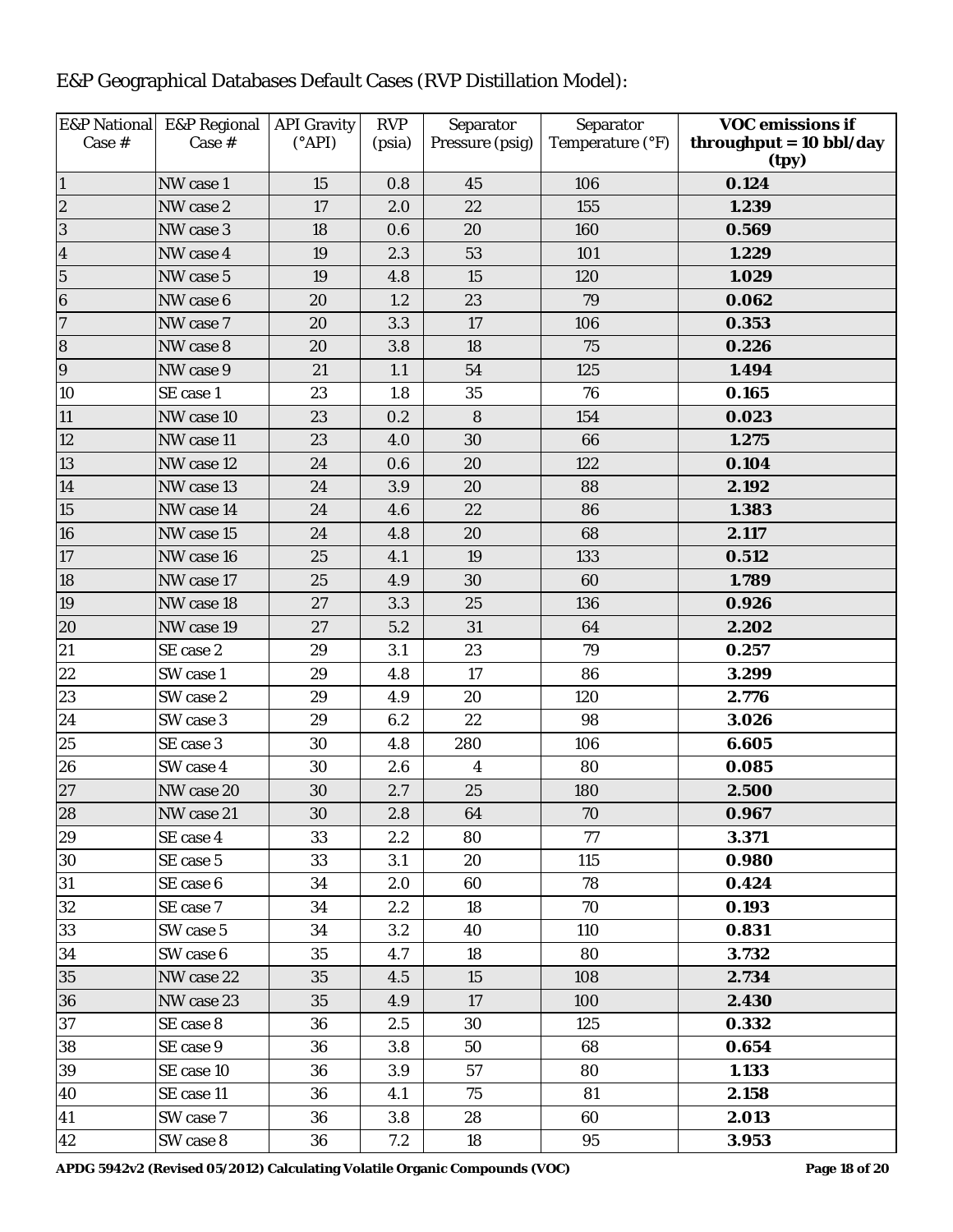| <b>E&amp;P</b> National<br>Case # | <b>E&amp;P</b> Regional<br>Case # | <b>API Gravity</b><br>$(^{\circ}API)$ | <b>RVP</b><br>(psia) | Separator<br>Pressure (psig) | Separator<br>Temperature (°F) | <b>VOC emissions if</b><br>throughput = $10$ bbl/day<br>(tpy) |
|-----------------------------------|-----------------------------------|---------------------------------------|----------------------|------------------------------|-------------------------------|---------------------------------------------------------------|
| 43                                | SE case 12                        | 37                                    | 3.9                  | 18                           | 98                            | 0.916                                                         |
| 44                                | SW case 9                         | 37                                    | 3.0                  | 190                          | 70                            | 2.526                                                         |
| 45                                | SW case 10                        | 37                                    | 4.9                  | 22                           | 50                            | 11.976                                                        |
| 46                                | SE case 13                        | 38                                    | 3.6                  | 24                           | 68                            | 1.421                                                         |
| 47                                | SE case 14                        | 38                                    | 4.5                  | 60                           | $72\,$                        | 1.073                                                         |
| 48                                | SW case 11                        | 38                                    | 3.0                  | 32                           | 149                           | 0.752                                                         |
| 49                                | SW case 12                        | 38                                    | 5.2                  | 62                           | 80                            | 3.625                                                         |
| 50                                | SW case 13                        | 38                                    | 5.7                  | 13                           | 113                           | 2.984                                                         |
| 51                                | SW case 14                        | 38                                    | 7.4                  | 28                           | 45                            | 2.072                                                         |
| 52                                | NW case 24                        | 38                                    | 3.1                  | 22                           | 114                           | 11.432                                                        |
| 53                                | SE case 15                        | 39                                    | 3.7                  | 66                           | 89                            | 3.239                                                         |
| 54                                | SE case 16                        | 39                                    | 5.6                  | 60                           | 80                            | 1.953                                                         |
| 55                                | SE case 17                        | 39                                    | 6.8                  | 60                           | 58                            | 4.760                                                         |
| 56                                | SW case 15                        | 39                                    | 6.4                  | 33                           | 60                            | 3.831                                                         |
| 57                                | NE case 1                         | 39                                    | 5.4                  | 42                           | 110                           | 4.096                                                         |
| 58                                | SE case 18                        | 40                                    | 3.0                  | 66                           | 83                            | 0.875                                                         |
| 59                                | SE case 19                        | 40                                    | 4.1                  | 66                           | 90                            | 2.228                                                         |
| 60                                | SW case 16                        | 40                                    | 4.8                  | 13                           | 110                           | 2.037                                                         |
| 61                                | NW case 25                        | 40                                    | 3.9                  | 64                           | 74                            | 1.267                                                         |
| 62                                | NW case 26                        | 42                                    | 4.2                  | 28                           | 78                            | 3.086                                                         |
| 63                                | NE case 2                         | 42                                    | 8.1                  | 95                           | 118                           | 11.568                                                        |
| 64                                | SW case 17                        | 44                                    | 5.7                  | 29                           | 60                            | 4.116                                                         |
| 65                                | SW case 18                        | 44                                    | 7.0                  | 44                           | 71                            | 1.795                                                         |
| 66                                | NW case 27                        | 44                                    | 10.1                 | 60                           | 60                            | 4.867                                                         |
| 67                                | SE case 20                        | 45                                    | 5.2                  | 41                           | 72                            | 1.582                                                         |
| 68                                | NW case 28                        | 45                                    | 8.1                  | 20                           | 68                            | 4.483                                                         |
| 69                                | SW case 19                        | 46                                    | 4.7                  | 23                           | 85                            | 8.751                                                         |
| $\overline{70}$                   | SW case 20                        | 46                                    | 5.0                  | 24                           | 114                           | 5.060                                                         |
| 71                                | SE case 21                        | 47                                    | 5.3                  | 52                           | 108                           | 4.091                                                         |
| 72                                | SE case 22                        | 47                                    | 6.0                  | 45                           | 140                           | 19.753                                                        |
| 73                                | NW case 29                        | 47                                    | 10.6                 | 40                           | 76                            | 7.667                                                         |
| 74                                | SW case 21                        | 49                                    | 5.0                  | 31                           | 76                            | 2.710                                                         |
| 75                                | NE case 3                         | 49                                    | 8.9                  | 50                           | 125                           | 22.932                                                        |
| 76                                | NW case 30                        | 50                                    | 7.4                  | 700                          | 100                           | 46.622                                                        |
| 77                                | NW case 31                        | 50                                    | 9.4                  | 20                           | 48                            | 7.991                                                         |
| 78                                | SW case 22                        | 51                                    | 11.2                 | 98                           | 40                            | 18.802                                                        |
| 79                                | SW case 23                        | 54                                    | 5.3                  | 115                          | 73                            | 3.506                                                         |
| 80                                | SW case 24                        | 54                                    | 9.4                  | 30                           | 100                           | 13.307                                                        |
| 81                                | SW case 25                        | 54                                    | 10.3                 | 15                           | 86                            | 9.672                                                         |
| 82                                | NW case 32                        | 55                                    | 7.8                  | 770                          | 100                           | 67.726                                                        |
| 83                                | SE case 23                        | 57                                    | 5.7                  | 39                           | 66                            | 1.552                                                         |
| 84                                | SE case 24                        | 57                                    | 9.6                  | 38                           | 95                            | 12.798                                                        |
| 85                                | SW case 26                        | 57                                    | 4.8                  | 65                           | 80                            | 15.144                                                        |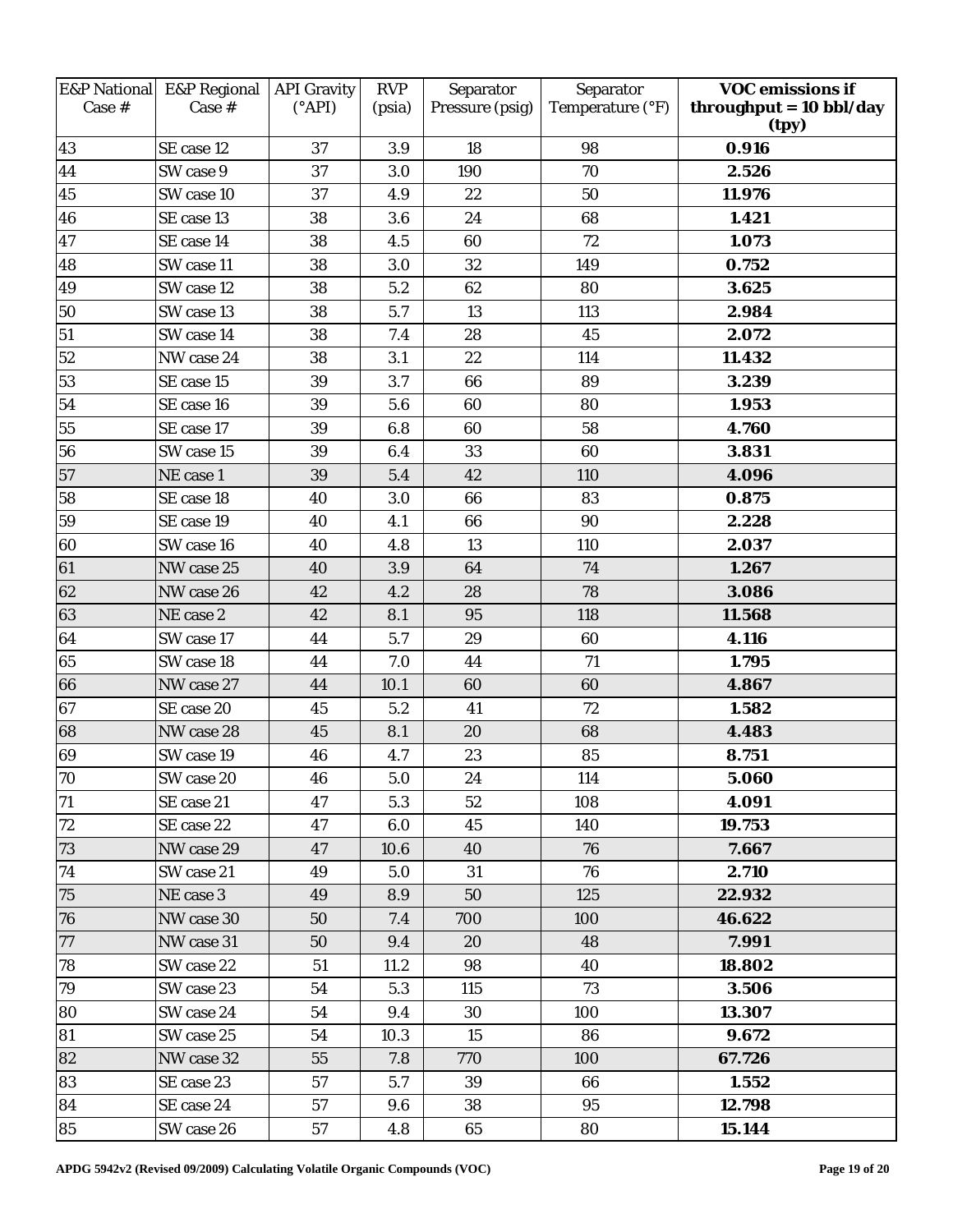| <b>E&amp;P National</b><br>Case # | <b>E&amp;P</b> Regional<br>Case # | <b>API Gravity</b><br>$(^{\circ}API)$ | <b>RVP</b><br>(psia) | Separator<br>Pressure (psig) | Separator<br>Temperature (°F) | <b>VOC emissions if</b><br>throughput = $10$ bbl/day<br>(tpy) |
|-----------------------------------|-----------------------------------|---------------------------------------|----------------------|------------------------------|-------------------------------|---------------------------------------------------------------|
| 86                                | SW case 27                        | 57                                    | 13.1                 | 54                           | 60                            | 15.006                                                        |
| 87                                | SW case 28                        | 57                                    | 13.1                 | 870                          | 78                            | 48.132                                                        |
| 88                                | NW case 33                        | 57                                    | 7.5                  | 600                          | 70                            | 37.853                                                        |
| 89                                | SW case 29                        | 58                                    | 8.0                  | 780                          | 70                            | 28.792                                                        |
| 90                                | NW case 34                        | 58                                    | 8.0                  | 60                           | 56                            | 6.643                                                         |
| 91                                | NW case 35                        | 58                                    | 9.1                  | 500                          | 84                            | 29.895                                                        |
| 92                                | NE case 4                         | 58                                    | 10.6                 | 300                          | 80                            | 41.859                                                        |
| 93                                | SW case 30                        | 59                                    | 10.0                 | 110                          | 72                            | 7.896                                                         |
| 94                                | NW case 36                        | 60                                    | 9.4                  | 750                          | 90                            | 57.537                                                        |
| 95                                | SW case 31                        | 61                                    | 7.0                  | 85                           | 85                            | 4.475                                                         |
| 96                                | NW case 37                        | 61                                    | 9.8                  | 730                          | 84                            | 73.168                                                        |
| 97                                | SW case 32                        | 62                                    | 10.4                 | 57                           | 82                            | 14.693                                                        |
| 98                                | SW case 33                        | 63                                    | 7.0                  | 72                           | 80                            | 3.167                                                         |
| 99                                | NW case 38                        | 63                                    | 11.9                 | 730                          | 80                            | 54.645                                                        |
| 100                               | NW case 39                        | 64                                    | 6.4                  | 580                          | 77                            | 21.334                                                        |
| 101                               | NW case 40                        | 64                                    | 11.0                 | 730                          | 80                            | 113.571                                                       |
| 102                               | NW case 41                        | 66                                    | 11.8                 | 807                          | 96                            | 85.523                                                        |
| 103                               | NE case 5                         | 68                                    | 12.5                 | 170                          | 75                            | 12.461                                                        |

\* The gray cases are in the northwestern and northeastern United States. These sites are unlikely to b e representative of a site in Texas.

#### <span id="page-21-0"></span>**. 7 Griswold and Ambler Gas-Oil-Ratio (GOR) Chart Method (SPE Paper 7175):**

- Calculates flash losses only;
- Emissions are estimated using a graph developed by Griswold and Ambler (1978), which was based on empirical data from lab studies and field measurements;
- Requires three inputs:
	- o API Gravity;
	- o Separator Pressure;
	- o Oil/Condensate Throughput;
	- To calculate flash using this method:
		- 1. Determine the range that the actual API gravity falls into (under 30, 30-39, or 40+);
		- 2. Consult the graph; find the line that corresponds to the correct API gravity range;
		- 3. Find the point on the line that corresponds to the separator pressure (on X axis);
		- 4. Determine where on the Y axis this point is, this is the GOR (SCF/bbl).
- Knowing the oil throughput, the total volume of flash gas emitted can be determined;
- To calculate VOC emissions, more information about the composition of the flash gas would need to be known (the molecular weight and VOC content). This method will not give this data.